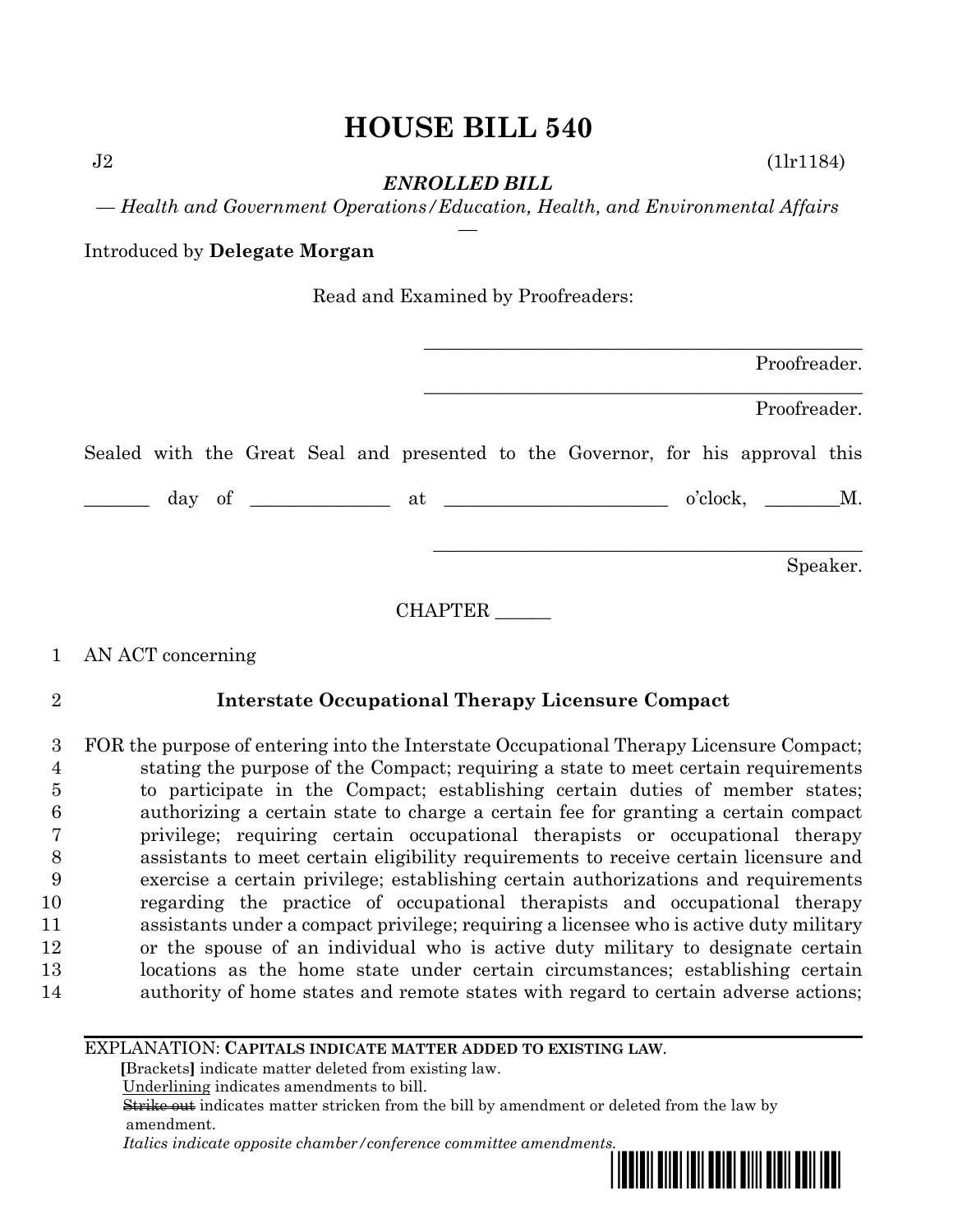#### **HOUSE BILL 540**

 establishing the Occupational Therapy Compact Commission and its duties; providing for the election of an Executive Board of the Commission and establishing its duties; providing for the financing of the Commission; requiring the Commission to provide for the development, maintenance, and utilization of a coordinated database and reporting system; requiring member states to submit certain information to the data system; authorizing the Commission to adopt certain rules and amendments in a certain manner; providing for certain oversight, dispute resolution, and enforcement of the Compact; establishing certain requirements for withdrawal by member states from the Compact; providing for the dissolution of the Compact under certain circumstances; providing for the application of the Compact; providing for the binding effect of the Compact; establishing procedures for amending the Compact; making the provisions of the Compact severable; making this Act subject to a certain contingency; defining certain terms; and generally relating to the Interstate Occupational Therapy Licensure Compact.

#### BY adding to

- Article Health Occupations
- Section 10–3A–01 to be under the new subtitle "Subtitle 3A. Interstate Occupational Therapy Licensure Compact"
- Annotated Code of Maryland
- (2014 Replacement Volume and 2020 Supplement)
- SECTION 1. BE IT ENACTED BY THE GENERAL ASSEMBLY OF MARYLAND,
- That the Laws of Maryland read as follows:
- 

#### **Article – Health Occupations**

**SUBTITLE 3A. INTERSTATE OCCUPATIONAL THERAPY LICENSURE COMPACT.**

**10–3A–01.**

## **THE INTERSTATE OCCUPATIONAL THERAPY LICENSURE COMPACT IS ENACTED INTO LAW AND ENTERED INTO WITH ALL OTHER STATES LEGALLY JOINING IN IT IN THE FORM SUBSTANTIALLY AS IT APPEARS IN THIS SECTION AS FOLLOWS:**

#### **SECTION 1. PURPOSE.**

 **THE PURPOSE OF THIS COMPACT IS TO FACILITATE INTERSTATE PRACTICE OF OCCUPATIONAL THERAPY WITH THE GOAL OF IMPROVING PUBLIC ACCESS TO OCCUPATIONAL THERAPY SERVICES. THE PRACTICE OF OCCUPATIONAL THERAPY OCCURS IN THE STATE WHERE THE PATIENT/CLIENT IS LOCATED AT THE TIME OF THE PATIENT/CLIENT ENCOUNTER. THE COMPACT PRESERVES THE REGULATORY AUTHORITY OF STATES TO PROTECT PUBLIC HEALTH AND SAFETY THROUGH THE CURRENT SYSTEM OF STATE LICENSURE. THE COMPACT IS DESIGNED TO ACHIEVE THE FOLLOWING OBJECTIVES:**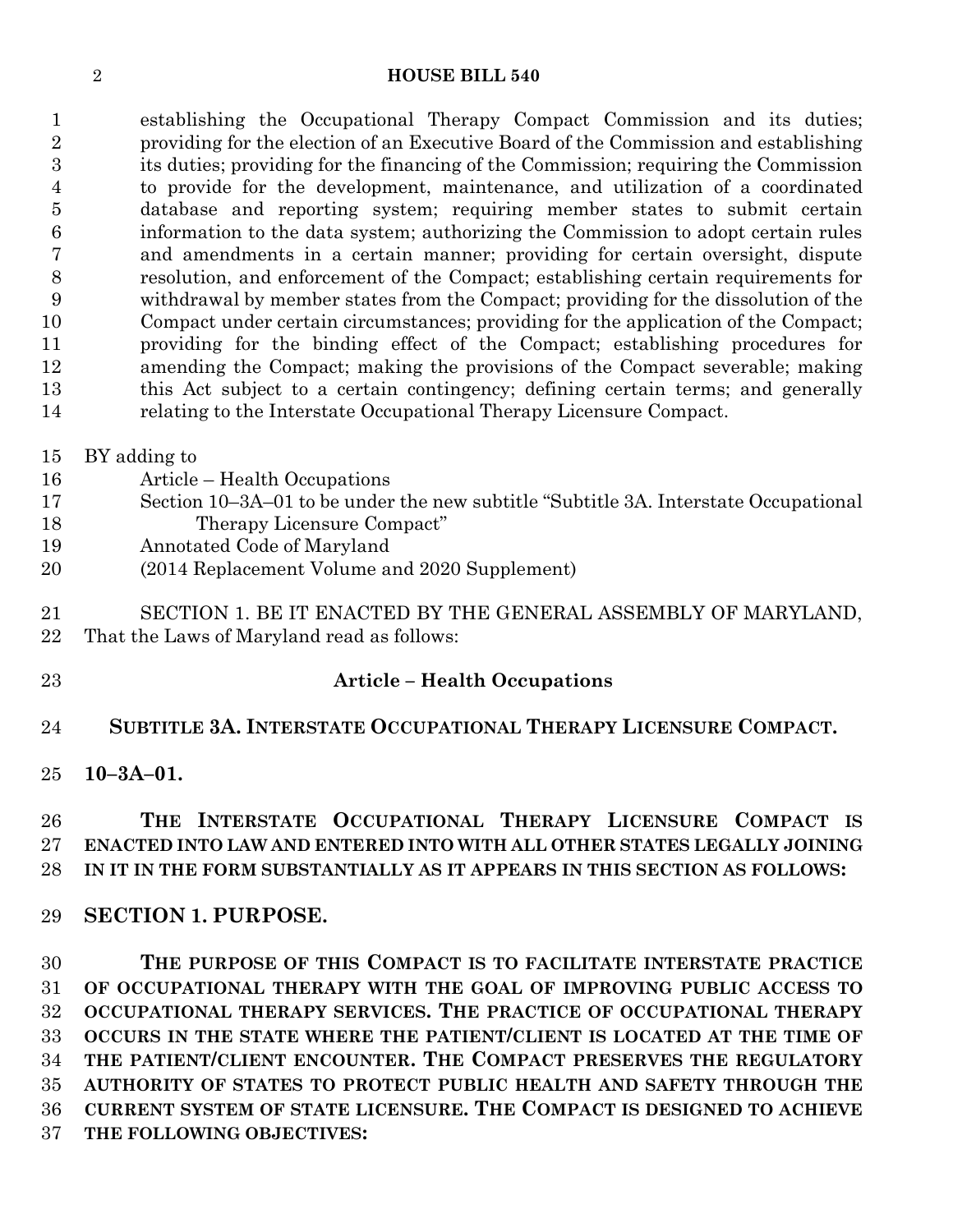**(1) INCREASE PUBLIC ACCESS TO OCCUPATIONAL THERAPY SERVICES BY PROVIDING FOR THE MUTUAL RECOGNITION OF OTHER MEMBER STATE LICENSES;**

 **(2) ENHANCE THE STATES' ABILITY TO PROTECT THE PUBLIC'S HEALTH AND SAFETY;**

 **(3) ENCOURAGE THE COOPERATION OF MEMBER STATES IN REGULATING MULTI–STATE OCCUPATIONAL THERAPY PRACTICE;**

**(4) SUPPORT SPOUSES OF RELOCATING MILITARY MEMBERS;**

 **(5) ENHANCE THE EXCHANGE OF LICENSURE, INVESTIGATIVE, AND DISCIPLINARY INFORMATION BETWEEN MEMBER STATES;**

 **(6) ALLOW A REMOTE STATE TO HOLD A PROVIDER OF SERVICES WITH A COMPACT PRIVILEGE IN THAT STATE ACCOUNTABLE TO THAT STATE'S PRACTICE STANDARDS; AND**

 **(7) FACILITATE THE USE OF TELEHEALTH TECHNOLOGY IN ORDER TO INCREASE ACCESS TO OCCUPATIONAL THERAPY SERVICES.**

## **SECTION 2. DEFINITIONS.**

 **AS USED IN THE COMPACT, AND EXCEPT AS OTHERWISE PROVIDED, THE FOLLOWING DEFINITIONS SHALL APPLY:**

 **(1) "ACTIVE DUTY MILITARY" MEANS FULL–TIME DUTY STATUS IN THE ACTIVE UNIFORMED SERVICE OF THE UNITED STATES, INCLUDING MEMBERS OF THE NATIONAL GUARD AND RESERVE ON ACTIVE DUTY ORDERS PURSUANT TO 10 U.S.C. CHAPTER 1209 AND SECTION 1211.**

 **(2) "ADVERSE ACTION" MEANS ANY ADMINISTRATIVE, CIVIL, EQUITABLE, OR CRIMINAL ACTION PERMITTED BY A STATE'S LAWS THAT IS IMPOSED BY A LICENSING BOARD OR OTHER AUTHORITY AGAINST AN OCCUPATIONAL THERAPIST OR OCCUPATIONAL THERAPY ASSISTANT, INCLUDING ACTIONS AGAINST AN INDIVIDUAL'S LICENSE OR COMPACT PRIVILEGE SUCH AS CENSURE, REVOCATION, SUSPENSION, PROBATION, MONITORING OF THE LICENSEE, OR RESTRICTION ON THE LICENSEE'S PRACTICE.**

 **(3) "ALTERNATIVE PROGRAM" MEANS A NON–DISCIPLINARY MONITORING PROCESS APPROVED BY AN OCCUPATIONAL THERAPY LICENSING BOARD.**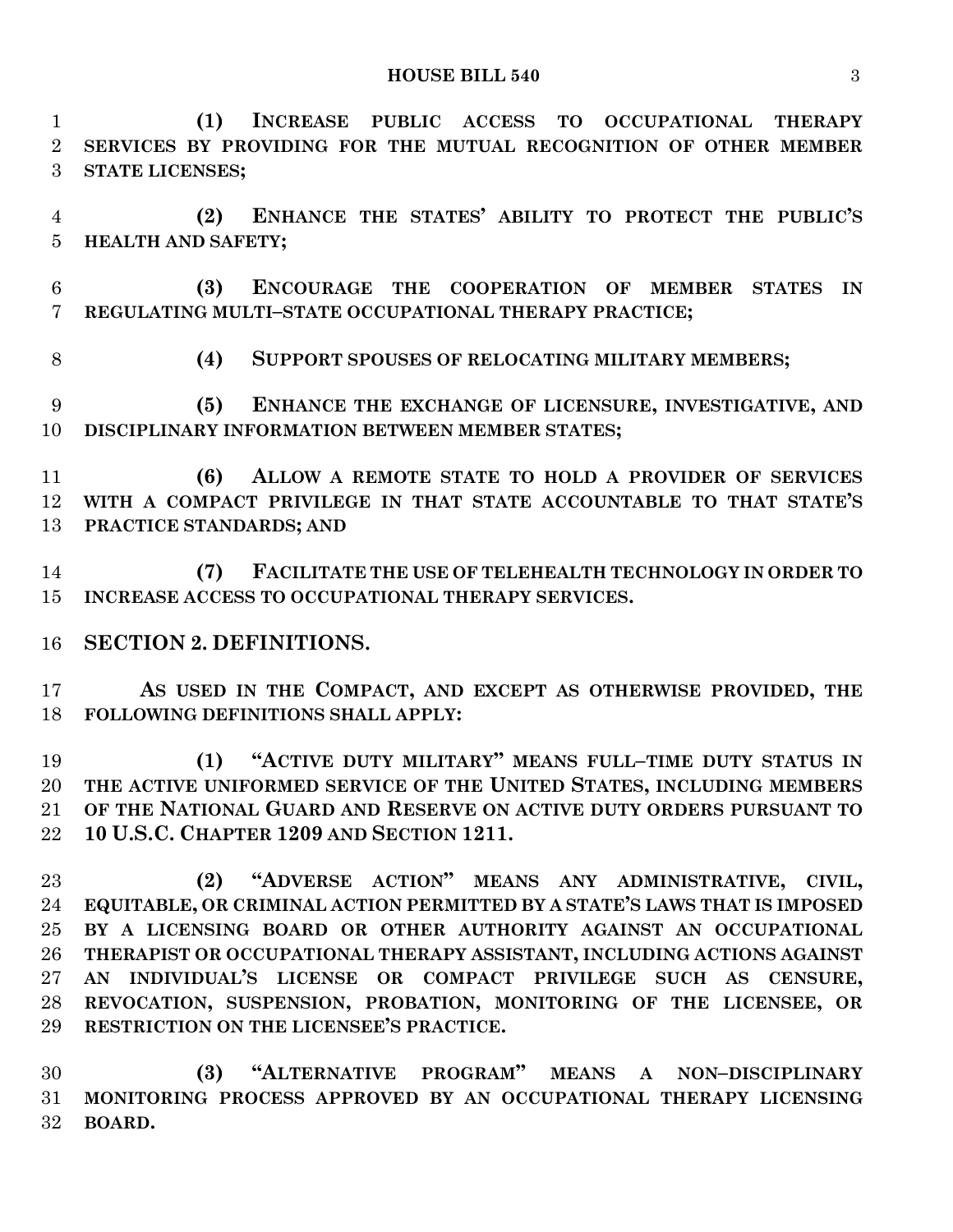**(4) "COMPACT PRIVILEGE" MEANS THE AUTHORIZATION, THAT IS EQUIVALENT TO A LICENSE, GRANTED BY A REMOTE STATE TO ALLOW A LICENSEE FROM ANOTHER MEMBER STATE TO PRACTICE AS AN OCCUPATIONAL THERAPIST OR PRACTICE AS AN OCCUPATIONAL THERAPY ASSISTANT IN THE REMOTE STATE UNDER ITS LAWS AND RULES. THE PRACTICE OF OCCUPATIONAL THERAPY OCCURS IN THE MEMBER STATE WHERE THE PATIENT/CLIENT IS LOCATED AT THE TIME OF THE PATIENT/CLIENT ENCOUNTER.**

 **(5) "CONTINUING COMPETENCE/EDUCATION" MEANS A REQUIREMENT, AS A CONDITION OF LICENSE RENEWAL, TO PROVIDE EVIDENCE OF PARTICIPATION IN, AND/OR COMPLETION OF, EDUCATIONAL AND PROFESSIONAL ACTIVITIES RELEVANT TO PRACTICE OR AREA OF WORK.**

 **(6) "CURRENT SIGNIFICANT INVESTIGATIVE INFORMATION" MEANS INVESTIGATIVE INFORMATION THAT A LICENSING BOARD, AFTER AN INQUIRY OR INVESTIGATION THAT INCLUDES NOTIFICATION AND AN OPPORTUNITY FOR THE OCCUPATIONAL THERAPIST OR OCCUPATIONAL THERAPY ASSISTANT TO RESPOND, IF REQUIRED BY STATE LAW, HAS REASON TO BELIEVE IS NOT GROUNDLESS AND, IF PROVED TRUE, WOULD INDICATE MORE THAN A MINOR INFRACTION.**

 **(7) "DATA SYSTEM" MEANS A REPOSITORY OF INFORMATION ABOUT LICENSEES ESTABLISHED IN ACCORDANCE WITH SECTION 9 THAT INCLUDES, BUT IS NOT LIMITED TO, LICENSE STATUS, INVESTIGATIVE INFORMATION, COMPACT PRIVILEGES, AND ADVERSE ACTIONS.**

 **(8) "ENCUMBERED LICENSE" MEANS A LICENSE WITH RESPECT TO WHICH AN ADVERSE ACTION RESTRICTS THE PRACTICE OF OCCUPATIONAL THERAPY BY THE LICENSEE OR SAID ADVERSE ACTION HAS BEEN REPORTED TO THE NATIONAL PRACTITIONERS DATA BANK.**

 **(9) "EXECUTIVE COMMITTEE" MEANS A GROUP OF DIRECTORS ELECTED OR APPOINTED TO ACT ON BEHALF OF, AND WITHIN THE POWERS GRANTED TO THEM BY, THE COMMISSION.**

 **(10) "HOME STATE" MEANS THE MEMBER STATE THAT IS THE LICENSEE'S PRIMARY STATE OF RESIDENCE.**

 **(11) "IMPAIRED PRACTITIONER" MEANS AN INDIVIDUAL WHOSE PROFESSIONAL PRACTICE IS ADVERSELY AFFECTED BY SUBSTANCE ABUSE, ADDICTION, OR OTHER HEALTH–RELATED CONDITIONS.**

 **(12) "INVESTIGATIVE INFORMATION" MEANS INFORMATION, RECORDS, AND/OR DOCUMENTS RECEIVED OR GENERATED BY AN OCCUPATIONAL THERAPY LICENSING BOARD PURSUANT TO AN INVESTIGATION.**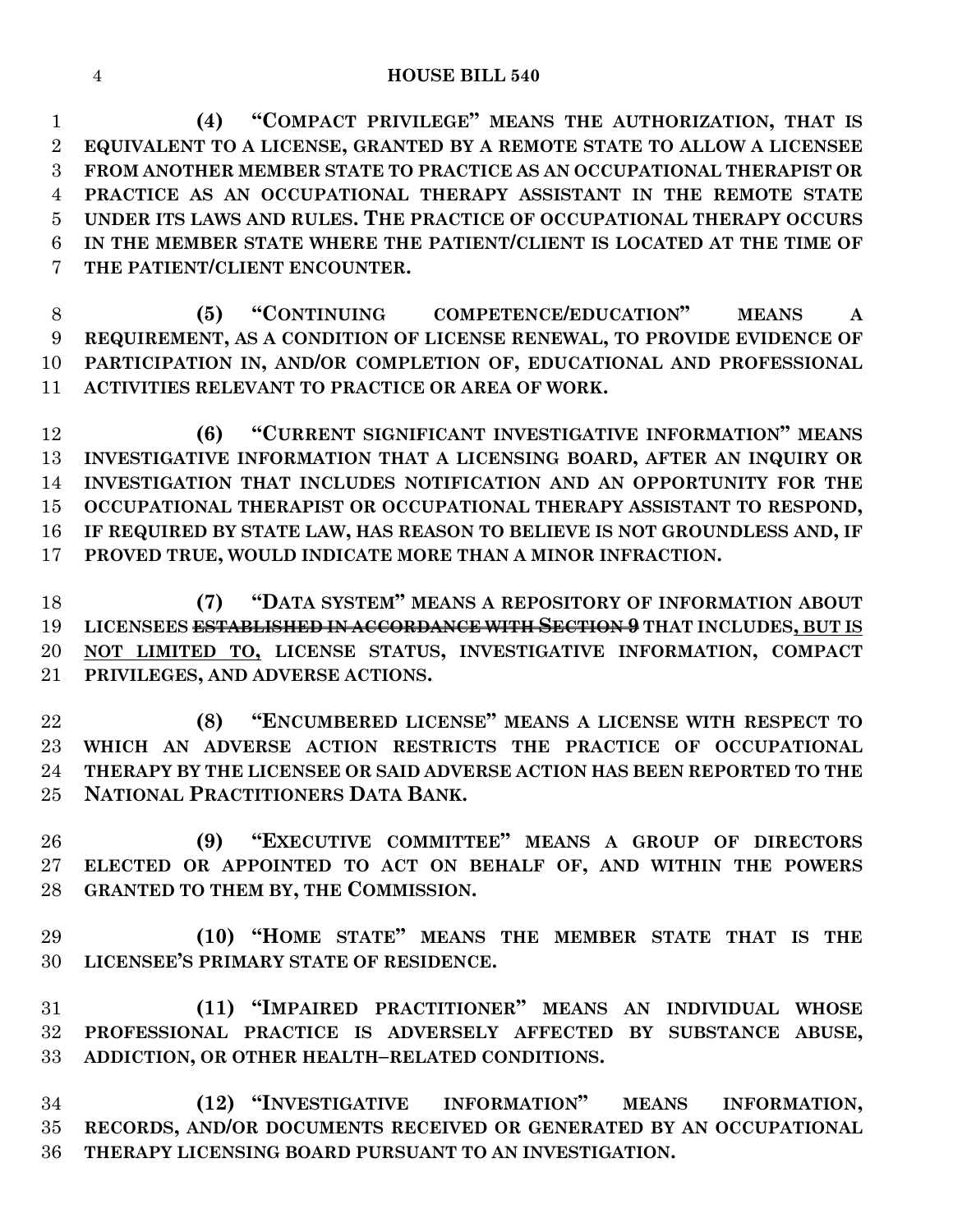**(13) "JURISPRUDENCE REQUIREMENT" MEANS THE ASSESSMENT OF AN INDIVIDUAL'S KNOWLEDGE OF THE LAWS AND RULES GOVERNING THE PRACTICE OF OCCUPATIONAL THERAPY IN A STATE.**

 **(14) "LICENSEE" MEANS AN INDIVIDUAL WHO CURRENTLY HOLDS AN AUTHORIZATION FROM A STATE TO PRACTICE AS AN OCCUPATIONAL THERAPIST OR AS AN OCCUPATIONAL THERAPY ASSISTANT.**

 **(15) "MEMBER STATE" MEANS A STATE THAT HAS ENACTED THE COMPACT.**

 **(16) "OCCUPATIONAL THERAPIST" MEANS AN INDIVIDUAL WHO IS LICENSED BY A STATE TO PRACTICE OCCUPATIONAL THERAPY.**

 **(17) "OCCUPATIONAL THERAPY," "OCCUPATIONAL THERAPY PRACTICE," AND THE "PRACTICE OF OCCUPATIONAL THERAPY" MEAN THE CARE AND SERVICES PROVIDED BY AN OCCUPATIONAL THERAPIST OR AN OCCUPATIONAL THERAPY ASSISTANT AS SET FORTH IN THE MEMBER STATE'S STATUTES AND REGULATIONS.**

 **(18) "OCCUPATIONAL THERAPY ASSISTANT" MEANS AN INDIVIDUAL WHO IS LICENSED BY A STATE TO ASSIST IN THE PRACTICE OF OCCUPATIONAL THERAPY.**

 **(19) "OCCUPATIONAL THERAPY COMPACT COMMISSION" OR "COMMISSION" MEANS THE NATIONAL ADMINISTRATIVE BODY WHOSE MEMBERSHIP CONSISTS OF ALL STATES THAT HAVE ENACTED THE COMPACT.**

 **(20) "OCCUPATIONAL THERAPY LICENSING BOARD" OR "LICENSING BOARD" MEANS THE AGENCY OF A STATE THAT IS AUTHORIZED TO LICENSE AND REGULATE OCCUPATIONAL THERAPISTS AND OCCUPATIONAL THERAPY ASSISTANTS.**

 **(21) "PRIMARY STATE OF RESIDENCE" MEANS THE HOME STATE IN WHICH AN OCCUPATIONAL THERAPIST OR OCCUPATIONAL THERAPY ASSISTANT WHO IS NOT ACTIVE DUTY MILITARY DECLARES A PRIMARY RESIDENCE FOR LEGAL PURPOSES AS VERIFIED BY:**

- **(I) A DRIVER'S LICENSE;**
- **(II) A FEDERAL INCOME TAX RETURN;**

**(III) A LEASE;**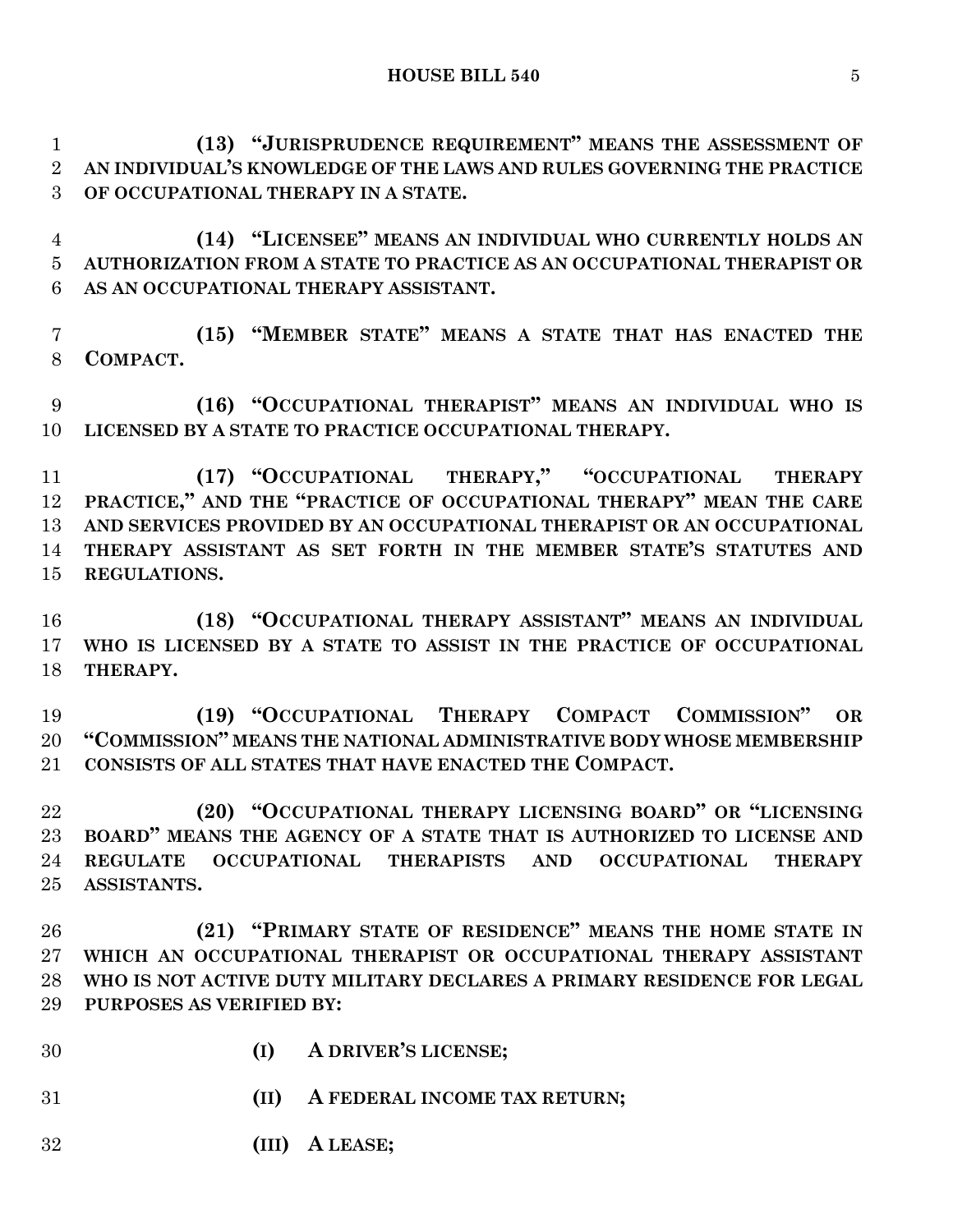**(IV) A DEED;**

**(V) A MORTGAGE;**

**(VI) A VOTER REGISTRATION; OR** 

 **(VII) OTHER VERIFYING DOCUMENTATION AS DEFINED BY COMMISSION RULES.**

 **(22) "REMOTE STATE" MEANS A MEMBER STATE OTHER THAN THE HOME STATE, WHERE A LICENSEE IS EXERCISING OR SEEKING TO EXERCISE THE COMPACT PRIVILEGE.**

 **(23) "RULE" MEANS A REGULATION PROMULGATED BY THE COMMISSION THAT HAS THE FORCE OF LAW.**

 **(24) "SINGLE–STATE LICENSE" MEANS AN OCCUPATIONAL THERAPIST OR OCCUPATIONAL THERAPY ASSISTANT LICENSE ISSUED BY A MEMBER STATE THAT AUTHORIZES PRACTICE ONLY WITHIN THE ISSUING STATE AND DOES NOT INCLUDE A COMPACT PRIVILEGE IN ANY OTHER MEMBER STATE.**

 **(25) "STATE" MEANS ANY STATE, COMMONWEALTH, DISTRICT, OR TERRITORY OF THE UNITED STATES OF AMERICA THAT REGULATES THE PRACTICE OF OCCUPATIONAL THERAPY.**

 **(26) "TELEHEALTH" MEANS THE APPLICATION OF TELECOMMUNICATION TECHNOLOGY TO DELIVER OCCUPATIONAL THERAPY SERVICES FOR ASSESSMENT, INTERVENTION AND/OR CONSULTATION.**

**SECTION 3. STATE PARTICIPATION IN THE COMPACT.**

**(A) TO PARTICIPATE IN THE COMPACT, A MEMBER STATE MUST:**

 **(1) LICENSE OCCUPATIONAL THERAPISTS AND OCCUPATIONAL THERAPY ASSISTANTS;**

 **(2) PARTICIPATE FULLY IN THE COMMISSION'S DATA SYSTEM, INCLUDING, BUT NOT LIMITED TO, THE USE OF THE COMMISSION'S UNIQUE IDENTIFIER AS DEFINED IN RULES OF THE COMMISSION;**

 **(3) HAVE A MECHANISM IN PLACE FOR RECEIVING AND INVESTIGATING COMPLAINTS ABOUT LICENSEES;**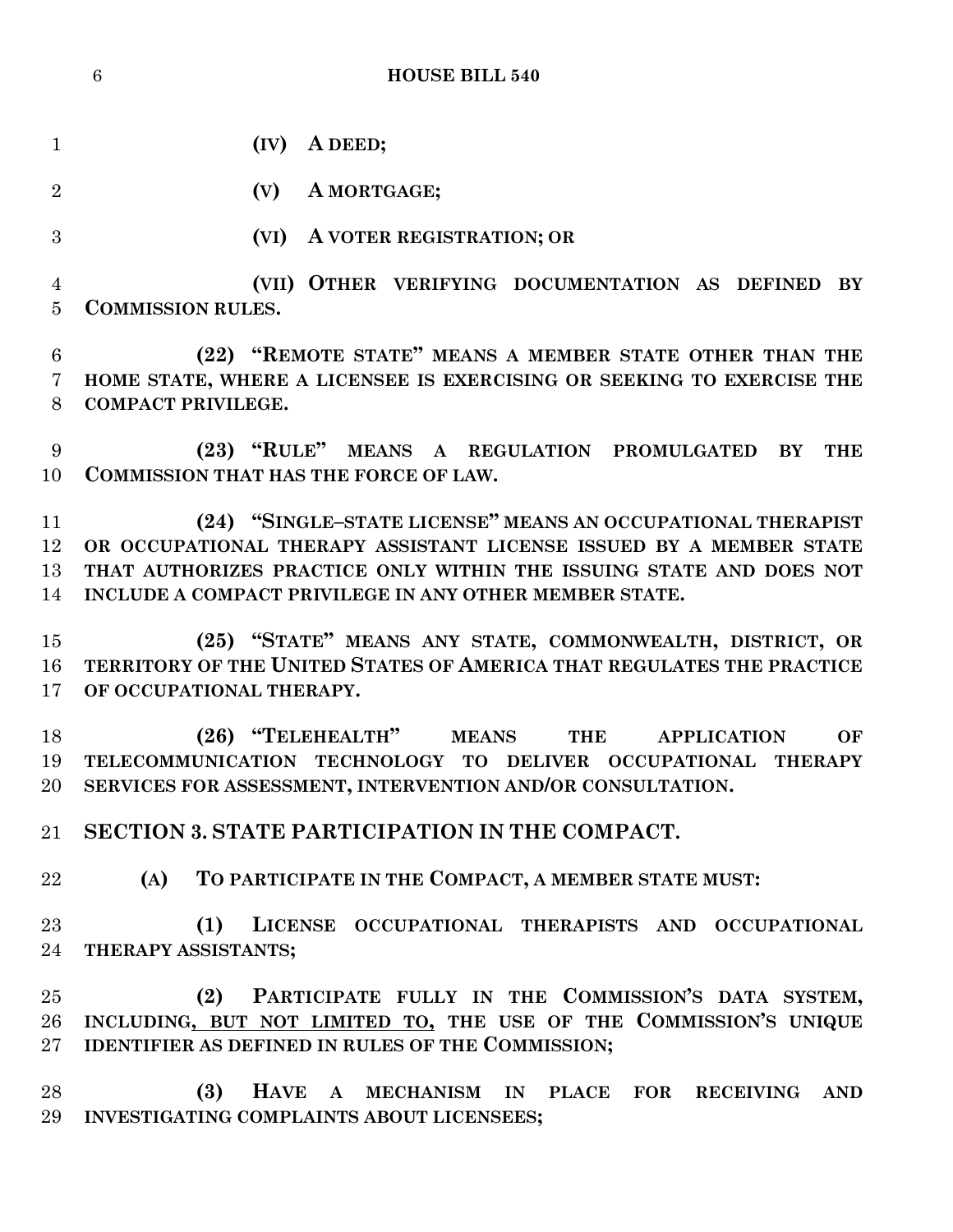**(4) NOTIFY THE COMMISSION, IN COMPLIANCE WITH THE TERMS OF THE COMPACT AND RULES, OF ANY ADVERSE ACTION OR THE AVAILABILITY OF INVESTIGATIVE INFORMATION REGARDING A LICENSEE;**

- **(5) IMPLEMENT A PROCESS OR UTILIZE PROCEDURES FOR CONSIDERING THE CRIMINAL HISTORY RECORDS OF APPLICANTS FOR AN INITIAL COMPACT PRIVILEGE IN ACCORDANCE WITH SUBSECTION (B) OF THIS SECTION;**
- 

**(6) COMPLY WITH THE RULES OF THE COMMISSION;**

 **(7) UTILIZE ONLY A RECOGNIZED NATIONAL EXAMINATION AS A REQUIREMENT FOR LICENSURE PURSUANT TO THE RULES OF THE COMMISSION; AND**

 **(8) HAVE CONTINUING COMPETENCY EDUCATION COMPETENCE/EDUCATION REQUIREMENTS AS A CONDITION FOR LICENSE RENEWAL.**

 **(B) (1) A MEMBER STATE SHALL, WITHIN A TIME FRAME ESTABLISHED BY THE COMMISSION, ESTABLISH A PROCESS FOR REQUIRING A CRIMINAL BACKGROUND CHECK FOR A LICENSEE APPLYING FOR A COMPACT PRIVILEGE WHOSE PRIMARY STATE OF RESIDENCE IS THAT MEMBER STATE, THAT INCLUDES:**

 **(I) SUBMISSION OF FINGERPRINTS OR OTHER BIOMETRIC–BASED INFORMATION BY APPLICANTS FOR THE PURPOSE OF OBTAINING AN APPLICANT'S CRIMINAL HISTORY INFORMATION FROM THE FEDERAL BUREAU OF INVESTIGATION AND THE AGENCY RESPONSIBLE FOR RETAINING THAT STATE'S CRIMINAL RECORDS; AND**

 **(II) RECEIVING THE RESULTS OF THE FEDERAL BUREAU OF INVESTIGATION AND THE STATE AGENCY CRIMINAL RECORD SEARCH AND USING THE RESULTS IN MAKING LICENSURE DECISIONS.**

 **(2) COMMUNICATION BETWEEN A MEMBER STATE AND THE COMMISSION OR AMONG MEMBER STATES REGARDING THE VERIFICATION OF ELIGIBILITY FOR LICENSURE THROUGH THE COMPACT MAY NOT INCLUDE ANY INFORMATION RECEIVED FROM THE FEDERAL BUREAU OF INVESTIGATION RELATING TO A FEDERAL CRIMINAL RECORDS CHECK PERFORMED BY A MEMBER STATE UNDER PUBLIC LAW 92–544.**

 **(C) A MEMBER STATE SHALL GRANT THE COMPACT PRIVILEGE TO A LICENSEE HOLDING A VALID UNENCUMBERED LICENSE IN ANOTHER MEMBER STATE IN ACCORDANCE WITH THE TERMS OF THE COMPACT AND RULES.**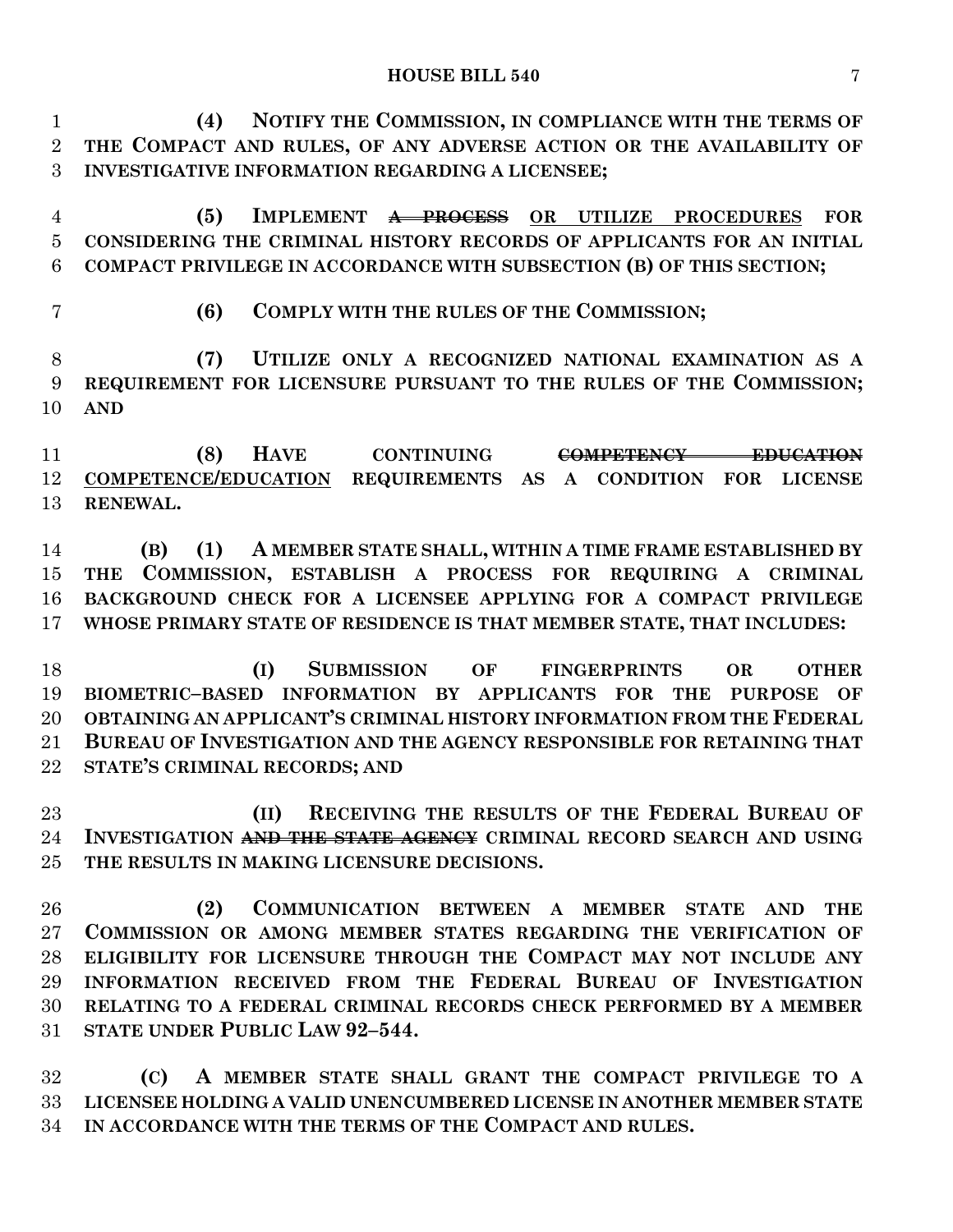**(D) MEMBER STATES MAY CHARGE A FEE FOR GRANTING A COMPACT PRIVILEGE.**

 **(E) A MEMBER STATE SHALL PROVIDE FOR THE STATE'S DELEGATE TO ATTEND ALL OCCUPATIONAL THERAPY COMPACT COMMISSION MEETINGS.**

 **(F) INDIVIDUALS NOT RESIDING IN A MEMBER STATE SHALL CONTINUE TO BE ABLE TO APPLY FOR A MEMBER STATE'S SINGLE–STATE LICENSE AS PROVIDED UNDER THE LAWS OF EACH MEMBER STATE. HOWEVER, THE SINGLE–STATE LICENSE GRANTED TO THESE INDIVIDUALS MAY NOT BE RECOGNIZED AS GRANTING THE COMPACT PRIVILEGE IN ANY OTHER MEMBER STATE.**

 **(G) NOTHING IN THE COMPACT MAY AFFECT THE REQUIREMENTS ESTABLISHED BY A MEMBER STATE FOR THE ISSUANCE OF A SINGLE–STATE LICENSE.**

## **SECTION 4. COMPACT PRIVILEGE.**

 **(A) TO EXERCISE THE COMPACT PRIVILEGE UNDER THE TERMS AND PROVISIONS OF THE COMPACT, A LICENSEE MUST:**

**(1) HOLD A LICENSE IN THE HOME STATE;**

 **(2) HAVE A VALID UNITED STATES SOCIAL SECURITY NUMBER OR NATIONAL PRACTITIONER IDENTIFICATION NUMBER;**

**(3) HAVE NO ENCUMBRANCE ON ANY STATE LICENSE;**

 **(4) BE ELIGIBLE FOR A COMPACT PRIVILEGE IN ANY MEMBER STATE**  21 IN ACCORDANCE WITH SUBSECTIONS (E) THROUGH (J) (D), (F), (G), AND (H) OF THIS **SECTION;**

 **(5) HAVE PAID ALL FINES AND COMPLETED ALL REQUIREMENTS RESULTING FROM ANY ADVERSE ACTION AGAINST ANY LICENSE OR COMPACT PRIVILEGE, AND TWO YEARS HAVE ELAPSED FROM THE DATE OF SUCH COMPLETION;**

 **(6) NOTIFY THE COMMISSION THAT THE LICENSEE IS SEEKING THE COMPACT PRIVILEGE WITHIN A REMOTE STATE(S);**

 **(7) PAY ANY APPLICABLE FEES, INCLUDING ANY STATE FEE, FOR THE COMPACT PRIVILEGE;**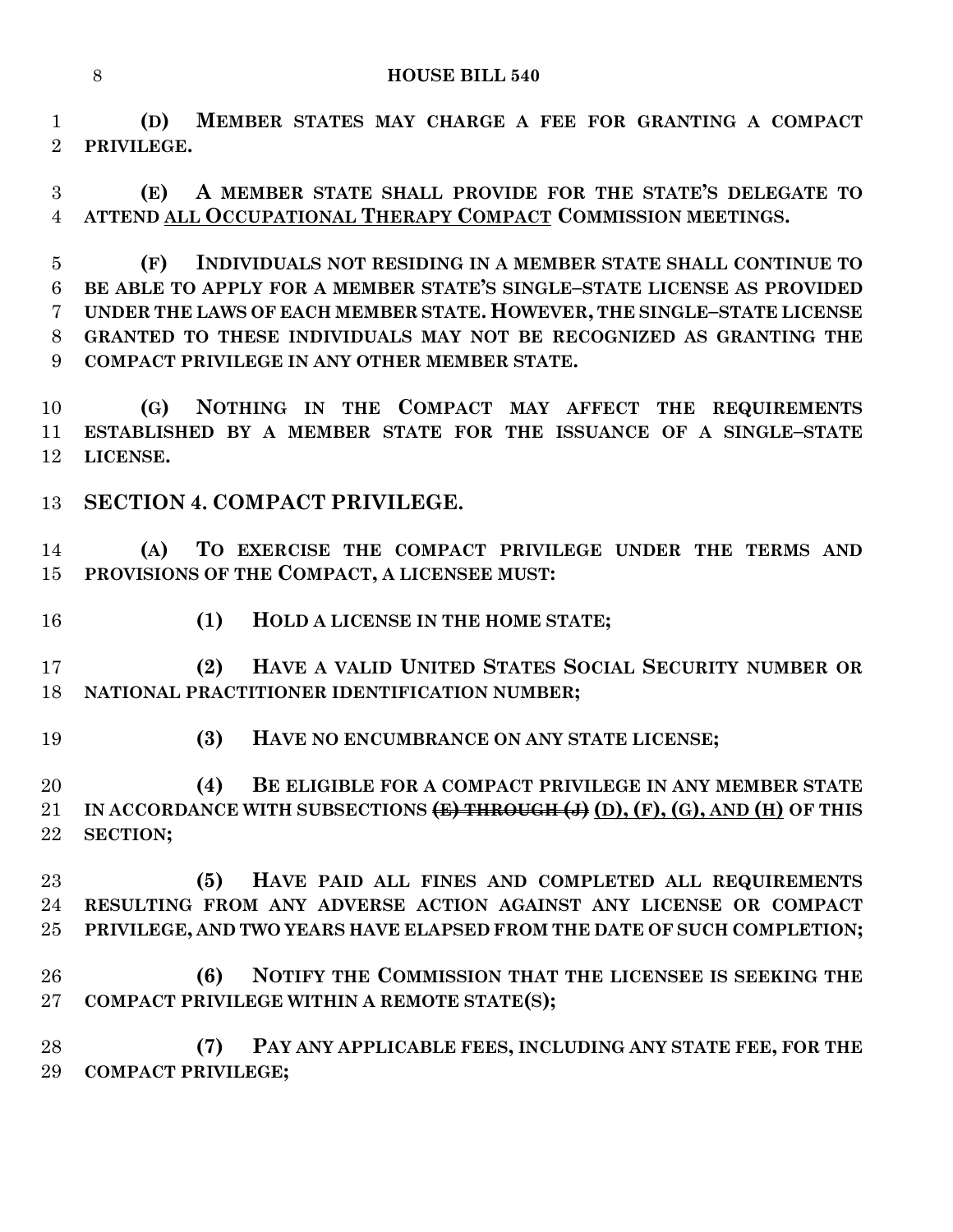**(8) COMPLETE A CRIMINAL BACKGROUND CHECK IN ACCORDANCE WITH SUBSECTION (B) OF SECTION 3 AND PAY ANY FEE ASSOCIATED WITH THE COMPLETION OF THE CRIMINAL BACKGROUND CHECK;**

 **(9) MEET ANY JURISPRUDENCE REQUIREMENTS ESTABLISHED BY THE REMOTE STATE(S) IN WHICH THE LICENSEE IS SEEKING A COMPACT PRIVILEGE; AND**

 **(10) REPORT TO THE COMMISSION ADVERSE ACTION TAKEN BY ANY NON–MEMBER STATE WITHIN 30 DAYS FROM THE DATE THE ADVERSE ACTION IS TAKEN.**

 **(B) THE COMPACT PRIVILEGE IS VALID UNTIL THE EXPIRATION DATE OF THE HOME STATE LICENSE. THE LICENSEE MUST COMPLY WITH THE REQUIREMENTS OF SUBSECTION (A) OF THIS SECTION TO MAINTAIN THE COMPACT PRIVILEGE IN THE REMOTE STATE.**

 **(C) A LICENSEE PROVIDING OCCUPATIONAL THERAPY IN A REMOTE STATE UNDER THE COMPACT PRIVILEGE SHALL FUNCTION WITHIN THE LAWS AND REGULATIONS OF THE REMOTE STATE.**

 **(D) OCCUPATIONAL THERAPY ASSISTANTS PRACTICING IN A REMOTE STATE SHALL BE SUPERVISED BY AN OCCUPATIONAL THERAPIST LICENSED OR HOLDING A COMPACT PRIVILEGE IN THAT REMOTE STATE.**

 **(E) A LICENSEE PROVIDING OCCUPATIONAL THERAPY IN A REMOTE STATE IS SUBJECT TO THAT STATE'S REGULATORY AUTHORITY. A REMOTE STATE MAY, IN ACCORDANCE WITH DUE PROCESS AND THAT STATE'S LAWS, REMOVE A LICENSEE'S COMPACT PRIVILEGE IN THE REMOTE STATE FOR A SPECIFIC PERIOD OF TIME, IMPOSE FINES, AND/OR TAKE ANY OTHER NECESSARY ACTIONS TO PROTECT THE HEALTH AND SAFETY OF ITS CITIZENS. THE LICENSEE MAY BE INELIGIBLE FOR A COMPACT PRIVILEGE IN ANY STATE UNTIL THE SPECIFIC TIME FOR REMOVAL HAS PASSED AND ALL FINES ARE PAID.**

 **(F) IF A HOME STATE LICENSE IS ENCUMBERED, THE LICENSEE SHALL LOSE THE COMPACT PRIVILEGE IN ANY REMOTE STATE UNTIL THE FOLLOWING OCCUR:**

**(1) THE HOME STATE LICENSE IS NO LONGER ENCUMBERED; AND**

 **(2) TWO YEARS HAVE ELAPSED FROM THE DATE ON WHICH THE HOME STATE LICENSE IS NO LONGER ENCUMBERED IN ACCORDANCE WITH SECTION 4(F)(1).**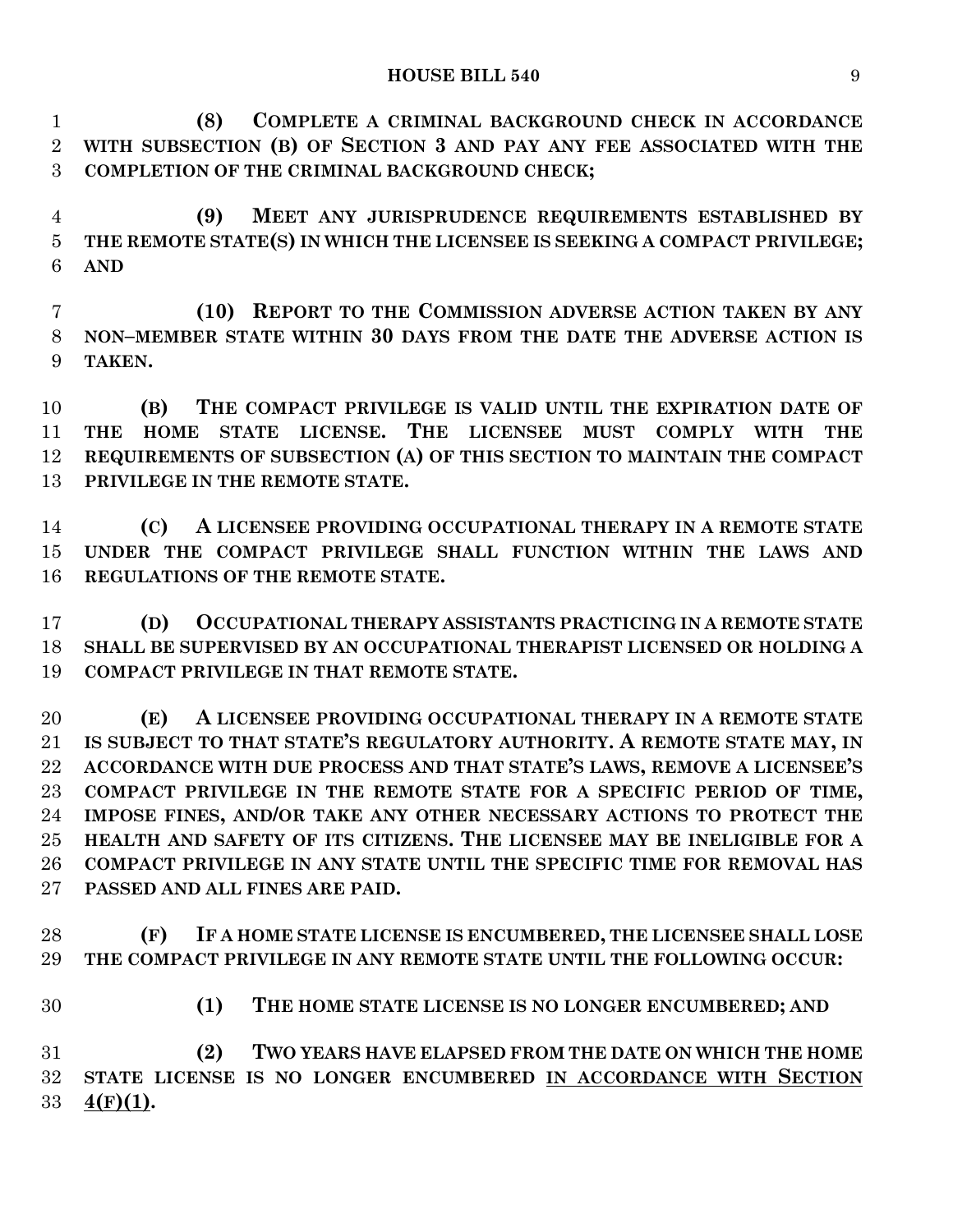#### **HOUSE BILL 540**

 **(G) ONCE AN ENCUMBERED LICENSE IN THE HOME STATE IS RESTORED TO GOOD STANDING, THE LICENSEE MUST MEET THE REQUIREMENTS OF SUBSECTION (A) OF THIS SECTION TO OBTAIN A COMPACT PRIVILEGE IN ANY REMOTE STATE.**

 **(H) IF A LICENSEE'S COMPACT PRIVILEGE IN ANY REMOTE STATE IS REMOVED, THE INDIVIDUAL MAY LOSE THE COMPACT PRIVILEGE IN ANY OTHER REMOTE STATE UNTIL THE FOLLOWING OCCUR:**

 **(1) THE SPECIFIC PERIOD OF TIME FOR WHICH THE COMPACT PRIVILEGE WAS REMOVED HAS ENDED;**

 **(2) ALL FINES HAVE BEEN PAID AND ALL CONDITIONS HAVE BEEN MET;**

 **(3) TWO YEARS HAVE ELAPSED FROM THE DATE OF COMPLETING REQUIREMENTS IN ITEMS (1) AND (2) OF THIS SUBSECTION; AND**

 **(4) THE COMPACT PRIVILEGES ARE REINSTATED BY THE COMMISSION, AND THE COMPACT DATA SYSTEM IS UPDATED TO REFLECT REINSTATEMENT.**

 **(I) IF A LICENSEE'S COMPACT PRIVILEGE IN ANY REMOTE STATE IS REMOVED DUE TO AN ERRONEOUS CHARGE, PRIVILEGES SHALL BE RESTORED THROUGH THE COMPACT DATA SYSTEM.**

 **(J) ONCE THE REQUIREMENTS OF SUBSECTION (H) OF THIS SECTION HAVE BEEN MET, THE LICENSEE MUST MEET THE REQUIREMENTS IN SUBSECTION (A) OF THIS SECTION TO OBTAIN A COMPACT PRIVILEGE IN A REMOTE STATE.**

 **SECTION 5: OBTAINING A NEW HOME STATE LICENSE BY VIRTUE OF COMPACT PRIVILEGE.**

 **(A) AN OCCUPATIONAL THERAPIST OR OCCUPATIONAL THERAPY ASSISTANT MAY HOLD A HOME STATE LICENSE, WHICH ALLOWS FOR COMPACT PRIVILEGES IN MEMBER STATES, IN ONLY ONE MEMBER STATE AT A TIME.**

 **(B) IF AN OCCUPATIONAL THERAPIST OR OCCUPATIONAL THERAPY ASSISTANT CHANGES PRIMARY STATE OF RESIDENCE BY MOVING BETWEEN TWO MEMBER STATES:**

 **(1) THE OCCUPATIONAL THERAPIST OR OCCUPATIONAL THERAPY ASSISTANT SHALL FILE AN APPLICATION FOR OBTAINING A NEW HOME STATE LICENSE BY VIRTUE OF A COMPACT PRIVILEGE, PAY ALL APPLICABLE FEES, AND**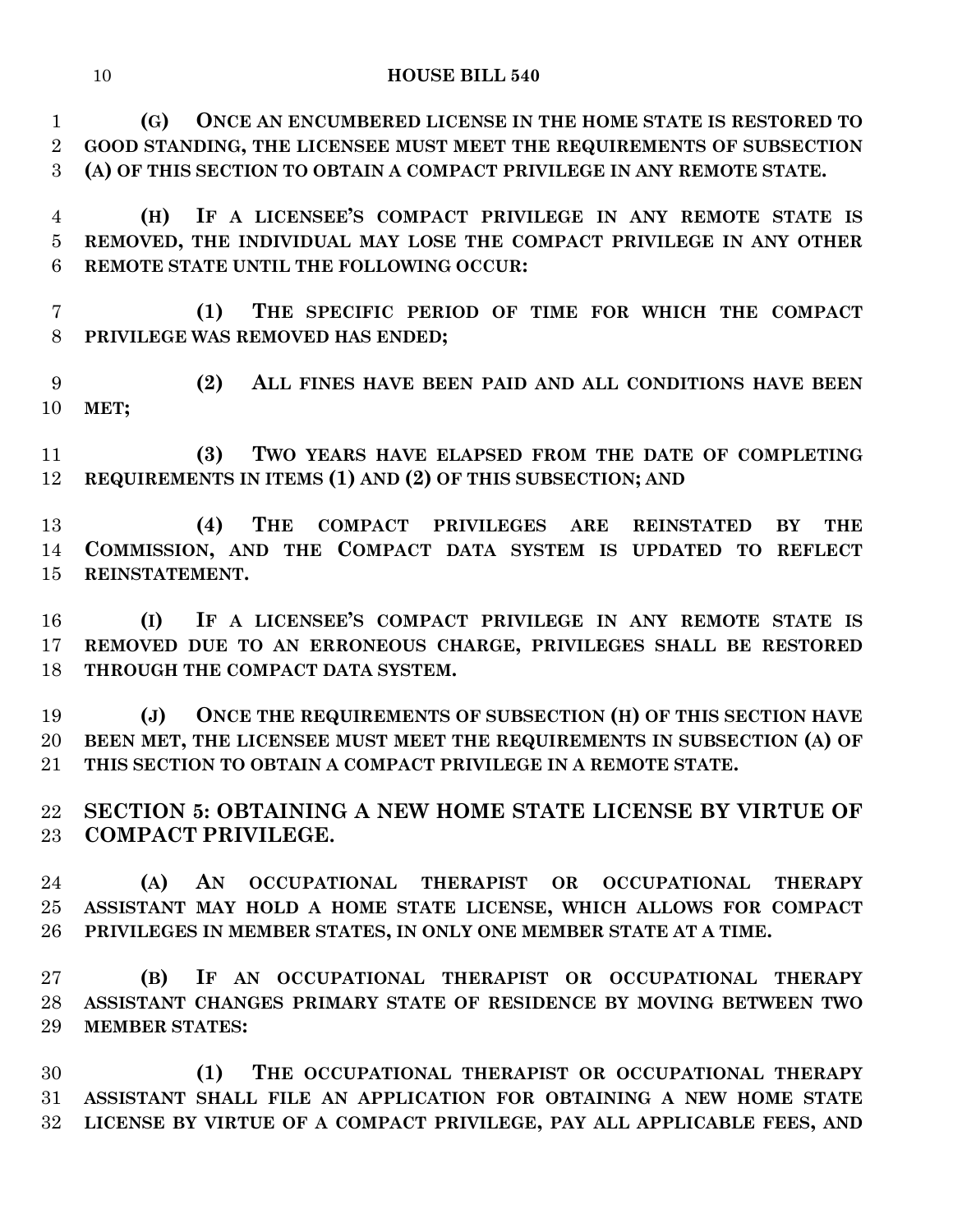**NOTIFY THE CURRENT AND NEW HOME STATE IN ACCORDANCE WITH APPLICABLE RULES ADOPTED BY THE COMMISSION;**

 **(2) UPON RECEIPT OF AN APPLICATION FOR OBTAINING A NEW HOME STATE LICENSE BY VIRTUE OF COMPACT PRIVILEGE, THE NEW HOME STATE SHALL VERIFY THAT THE OCCUPATIONAL THERAPIST OR OCCUPATIONAL THERAPY ASSISTANT MEETS THE PERTINENT CRITERIA OUTLINED IN SECTION 4 VIA THE DATA SYSTEM, WITHOUT NEED FOR PRIMARY SOURCE VERIFICATION EXCEPT FOR:**

 **(I) AN FBI FINGERPRINT BASED CRIMINAL BACKGROUND CHECK IF NOT PREVIOUSLY PERFORMED OR UPDATED PURSUANT TO APPLICABLE RULES ADOPTED BY THE COMMISSION IN ACCORDANCE WITH PUBLIC LAW 92–544;**

 **(II) OTHER CRIMINAL BACKGROUND CHECKS AS REQUIRED BY THE NEW HOME STATE; AND**

 **(III) SUBMISSION OF ANY REQUISITE JURISPRUDENCE REQUIREMENTS OF THE NEW HOME STATE;**

 **(3) THE FORMER HOME STATE SHALL CONVERT THE FORMER HOME STATE LICENSE INTO A COMPACT PRIVILEGE ONCE THE NEW HOME STATE HAS ACTIVATED THE NEW HOME STATE LICENSE IN ACCORDANCE WITH APPLICABLE RULES ADOPTED BY THE COMMISSION;**

 **(4) NOTWITHSTANDING ANY OTHER PROVISION OF THE COMPACT, IF THE OCCUPATIONAL THERAPIST OR OCCUPATIONAL THERAPY ASSISTANT CANNOT MEET THE CRITERIA IN SUBSECTION (A) OF SECTION 4, THE NEW HOME STATE SHALL APPLY ITS REQUIREMENTS FOR ISSUING A NEW SINGLE–STATE LICENSE; AND**

 **(5) THE OCCUPATIONAL THERAPIST OR THE OCCUPATIONAL THERAPY ASSISTANT SHALL PAY ALL APPLICABLE FEES TO THE NEW HOME STATE IN ORDER TO BE ISSUED A NEW HOME STATE LICENSE.**

 **(C) IF AN OCCUPATIONAL THERAPIST OR OCCUPATIONAL THERAPY ASSISTANT CHANGES PRIMARY STATE OF RESIDENCE BY MOVING FROM A MEMBER STATE TO A NON–MEMBER STATE, OR FROM A NON–MEMBER STATE TO A MEMBER STATE, THE STATE CRITERIA SHALL APPLY FOR ISSUANCE OF A SINGLE–STATE LICENSE IN THE NEW STATE.**

 **(D) NOTHING IN THE COMPACT SHALL INTERFERE WITH A LICENSEE'S ABILITY TO HOLD A SINGLE–STATE LICENSE IN MULTIPLE STATES. HOWEVER, FOR THE PURPOSES OF THIS COMPACT, A LICENSEE SHALL HAVE ONLY ONE HOME STATE LICENSE.**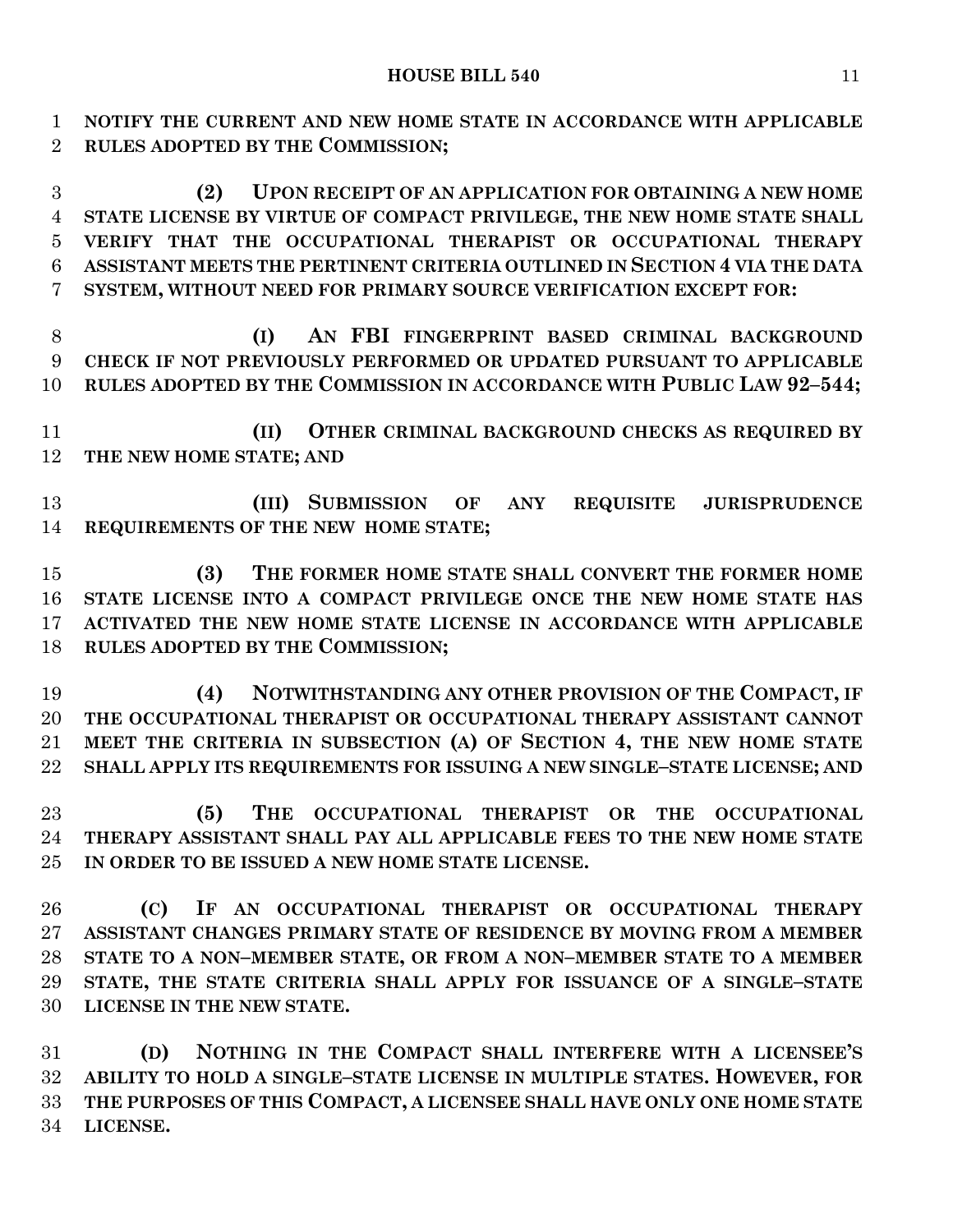**(E) NOTHING IN THE COMPACT SHALL AFFECT THE REQUIREMENTS ESTABLISHED BY A MEMBER STATE FOR THE ISSUANCE OF A SINGLE–STATE**  *LICENSE.*

**SECTION 6. ACTIVE DUTY MILITARY PERSONNEL OR THEIR SPOUSES.**

 **(A) ACTIVE DUTY MILITARY PERSONNEL, OR THEIR SPOUSES, SHALL DESIGNATE A HOME STATE WHERE THE INDIVIDUAL HAS A CURRENT LICENSE IN GOOD STANDING.**

 **(B) THE INDIVIDUAL MAY RETAIN THE HOME STATE DESIGNATION DURING THE PERIOD THE SERVICE MEMBER IS ON ACTIVE DUTY.**

 **(C) SUBSEQUENT TO DESIGNATING A HOME STATE, THE INDIVIDUAL SHALL ONLY CHANGE THE INDIVIDUAL'S HOME STATE THROUGH APPLICATION FOR LICENSURE IN THE NEW STATE OR THROUGH THE PROCESS DESCRIBED IN SECTION 5.**

**SECTION 7. ADVERSE ACTIONS.**

 **(A) A HOME STATE SHALL HAVE EXCLUSIVE POWER TO IMPOSE ADVERSE ACTION AGAINST AN OCCUPATIONAL THERAPIST'S OR OCCUPATIONAL THERAPY ASSISTANT'S LICENSE ISSUED BY THE HOME STATE.**

 **(B) IN ADDITION TO THE OTHER POWERS CONFERRED BY STATE LAW, A REMOTE STATE SHALL HAVE THE AUTHORITY, IN ACCORDANCE WITH EXISTING STATE DUE PROCESS LAW, TO:**

 **(1) TAKE ADVERSE ACTION AGAINST AN OCCUPATIONAL THERAPIST'S OR OCCUPATIONAL THERAPY ASSISTANT'S COMPACT PRIVILEGE WITHIN THAT MEMBER STATE; AND**

 **(2) ISSUE SUBPOENAS FOR BOTH HEARINGS AND INVESTIGATIONS THAT REQUIRE THE ATTENDANCE AND TESTIMONY OF WITNESSES AS WELL AS THE PRODUCTION OF EVIDENCE. SUBPOENAS ISSUED BY A LICENSING BOARD IN A MEMBER STATE FOR THE ATTENDANCE AND TESTIMONY OF WITNESSES OR THE PRODUCTION OF EVIDENCE FROM ANOTHER MEMBER STATE SHALL BE ENFORCED IN THE LATTER STATE BY ANY COURT OF COMPETENT JURISDICTION, ACCORDING TO THE PRACTICE AND PROCEDURE OF THAT COURT APPLICABLE TO SUBPOENAS ISSUED IN PROCEEDINGS PENDING BEFORE IT. THE ISSUING AUTHORITY SHALL PAY ANY WITNESS FEES, TRAVEL EXPENSES, MILEAGE AND OTHER FEES REQUIRED BY THE SERVICE STATUTES OF THE STATE IN WHICH THE WITNESSES OR EVIDENCE ARE LOCATED.**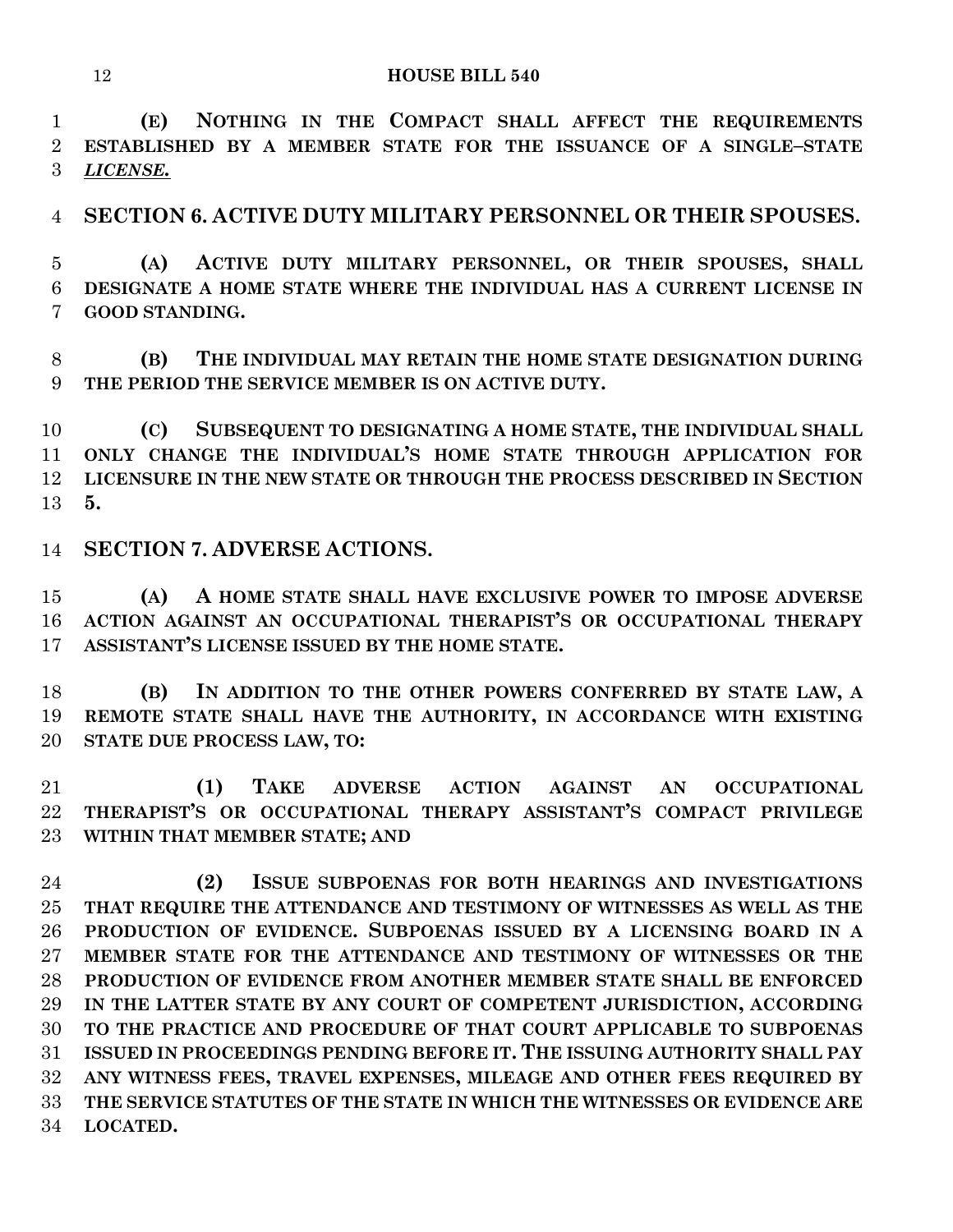**(C) FOR PURPOSES OF TAKING ADVERSE ACTION, THE HOME STATE SHALL GIVE THE SAME PRIORITY AND EFFECT TO REPORTED CONDUCT RECEIVED FROM A MEMBER STATE AS IT WOULD IF THE CONDUCT HAD OCCURRED WITHIN THE HOME STATE. IN SO DOING, THE HOME STATE SHALL APPLY ITS OWN STATE LAWS TO DETERMINE APPROPRIATE ACTION.**

 **(D) THE HOME STATE SHALL COMPLETE ANY PENDING INVESTIGATIONS OF AN OCCUPATIONAL THERAPIST OR OCCUPATIONAL THERAPY ASSISTANT WHO CHANGES PRIMARY STATE OF RESIDENCE DURING THE COURSE OF THE INVESTIGATIONS. THE HOME STATE, WHERE THE INVESTIGATIONS WERE INITIATED, SHALL ALSO HAVE THE AUTHORITY TO TAKE APPROPRIATE ACTION(S) AND SHALL PROMPTLY REPORT THE CONCLUSIONS OF THE INVESTIGATIONS TO THE DATA SYSTEM. THE DATA SYSTEM ADMINISTRATOR SHALL PROMPTLY NOTIFY THE NEW HOME STATE OF ANY ADVERSE ACTIONS.**

 **(E) A MEMBER STATE, IF OTHERWISE PERMITTED BY STATE LAW, MAY RECOVER FROM THE AFFECTED OCCUPATIONAL THERAPIST OR OCCUPATIONAL THERAPY ASSISTANT THE COSTS OF INVESTIGATIONS AND DISPOSITION OF CASES RESULTING FROM ANY ADVERSE ACTION TAKEN AGAINST THAT OCCUPATIONAL THERAPIST OR OCCUPATIONAL THERAPY ASSISTANT.**

 **(F) A MEMBER STATE MAY TAKE ADVERSE ACTION BASED ON THE FACTUAL FINDINGS OF THE REMOTE STATE, PROVIDED THAT THE MEMBER STATE FOLLOWS ITS OWN PROCEDURES FOR TAKING THE ADVERSE ACTION.**

 **(G) (1) IN ADDITION TO THE AUTHORITY GRANTED TO A MEMBER STATE BY ITS RESPECTIVE STATE OCCUPATIONAL THERAPY LAWS AND REGULATIONS OR OTHER APPLICABLE STATE LAW, ANY MEMBER STATE MAY PARTICIPATE WITH OTHER MEMBER STATES IN JOINT INVESTIGATIONS OF LICENSEES.**

 **(2) MEMBER STATES SHALL SHARE ANY INVESTIGATIVE, LITIGATION, OR COMPLIANCE MATERIALS IN FURTHERANCE OF ANY JOINT OR INDIVIDUAL INVESTIGATION INITIATED UNDER THE COMPACT.**

 **(H) IF AN ADVERSE ACTION IS TAKEN BY THE HOME STATE AGAINST AN OCCUPATIONAL THERAPIST'S OR OCCUPATIONAL THERAPY ASSISTANT'S LICENSE, THE OCCUPATIONAL THERAPISTS** *THERAPIST'S* **OR OCCUPATIONAL THERAPY ASSISTANT'S COMPACT PRIVILEGE IN ALL OTHER MEMBER STATES SHALL BE DEACTIVATED UNTIL ALL ENCUMBRANCES HAVE BEEN REMOVED FROM THE STATE LICENSE. ALL HOME STATE DISCIPLINARY ORDERS THAT IMPOSE ADVERSE ACTION AGAINST AN OCCUPATIONAL THERAPIST'S OR OCCUPATIONAL THERAPY ASSISTANT'S LICENSE SHALL INCLUDE A STATEMENT THAT THE OCCUPATIONAL THERAPISTS** *THERAPIST'S* **OR OCCUPATIONAL THERAPY ASSISTANT'S COMPACT**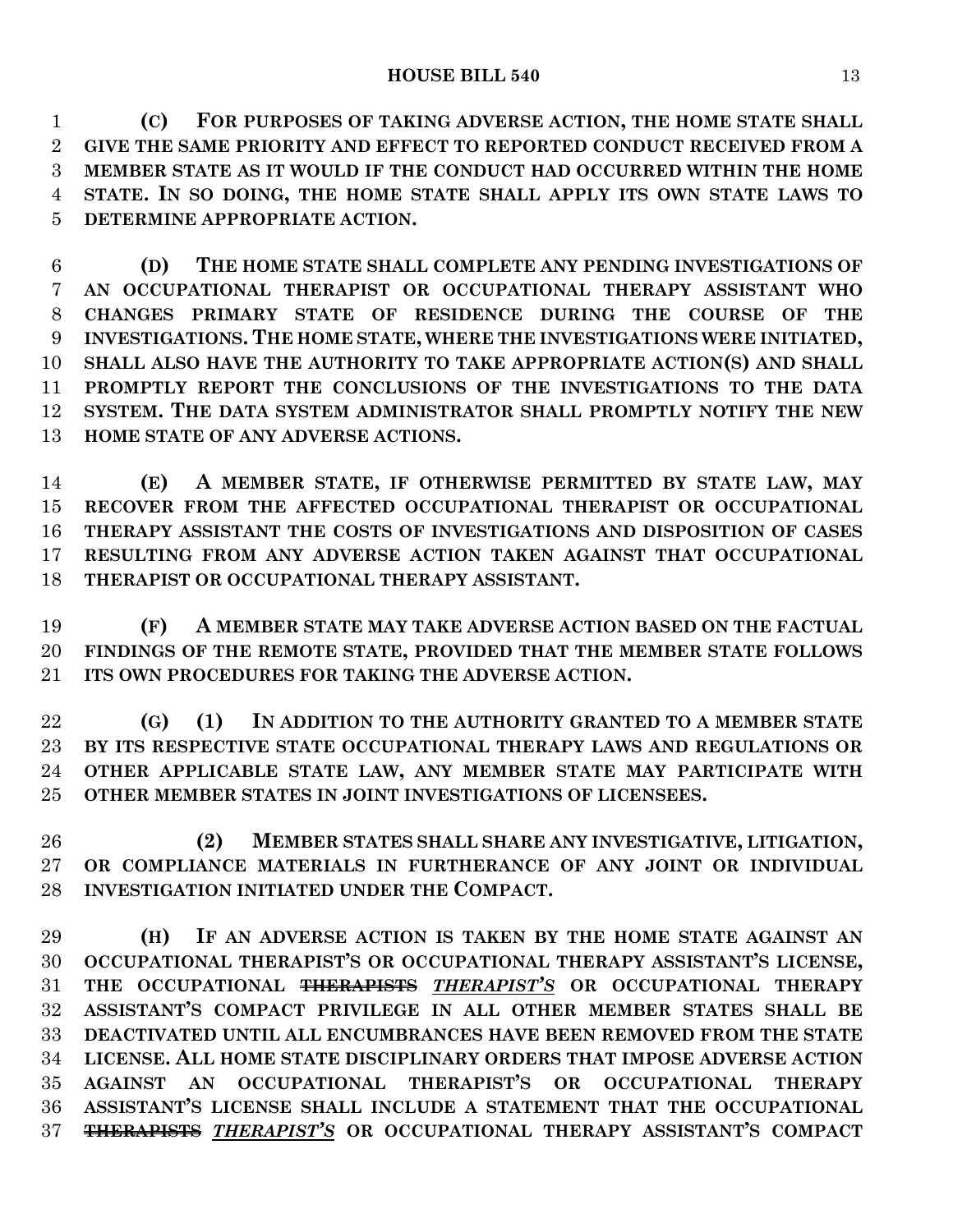**PRIVILEGE IS DEACTIVATED IN ALL MEMBER STATES DURING THE PENDENCY OF THE ORDER.**

 **(I) IF A MEMBER STATE TAKES ADVERSE ACTION, IT SHALL PROMPTLY NOTIFY THE ADMINISTRATOR OF THE DATA SYSTEM. THE ADMINISTRATOR OF THE DATA SYSTEM SHALL PROMPTLY NOTIFY THE HOME STATE OF ANY ADVERSE ACTIONS BY REMOTE STATES.**

 **(J) NOTHING IN THE COMPACT SHALL OVERRIDE A MEMBER STATE'S DECISION THAT PARTICIPATION IN AN ALTERNATIVE PROGRAM MAY BE USED IN LIEU OF ADVERSE ACTION.**

 **SECTION 8. ESTABLISHMENT OF THE OCCUPATIONAL THERAPY COMPACT COMMISSION.**

 **(A) (1) THE MEMBER STATES HEREBY CREATE AND ESTABLISH A JOINT PUBLIC AGENCY KNOWN AS THE OCCUPATIONAL THERAPY COMPACT COMMISSION.**

 **(2) THE COMMISSION IS AN INSTRUMENTALITY OF THE MEMBER STATES.**

 **(3) VENUE IS PROPER AND JUDICIAL PROCEEDINGS BY OR AGAINST THE COMMISSION SHALL BE BROUGHT SOLELY AND EXCLUSIVELY IN A COURT OF COMPETENT JURISDICTION WHERE THE PRINCIPAL OFFICE OF THE COMMISSION IS LOCATED. THE COMMISSION MAY WAIVE VENUE AND JURISDICTIONAL DEFENSES TO THE EXTENT IT ADOPTS OR CONSENTS TO PARTICIPATE IN ALTERNATIVE DISPUTE RESOLUTION PROCEEDINGS.**

 **(4) NOTHING IN THE COMPACT MAY SHALL BE CONSTRUED TO BE A WAIVER OF SOVEREIGN IMMUNITY.**

 **(B) (1) EACH MEMBER STATE SHALL HAVE AND BE LIMITED TO ONE DELEGATE SELECTED BY THAT MEMBER STATE'S LICENSING BOARD.**

**(2) THE DELEGATE SHALL BE:**

 **(I) A CURRENT MEMBER OF THE LICENSING BOARD, WHO IS AN OCCUPATIONAL THERAPIST, OCCUPATIONAL THERAPY ASSISTANT, OR PUBLIC MEMBER; OR** 

**(II) AN ADMINISTRATOR OF THE LICENSING BOARD.**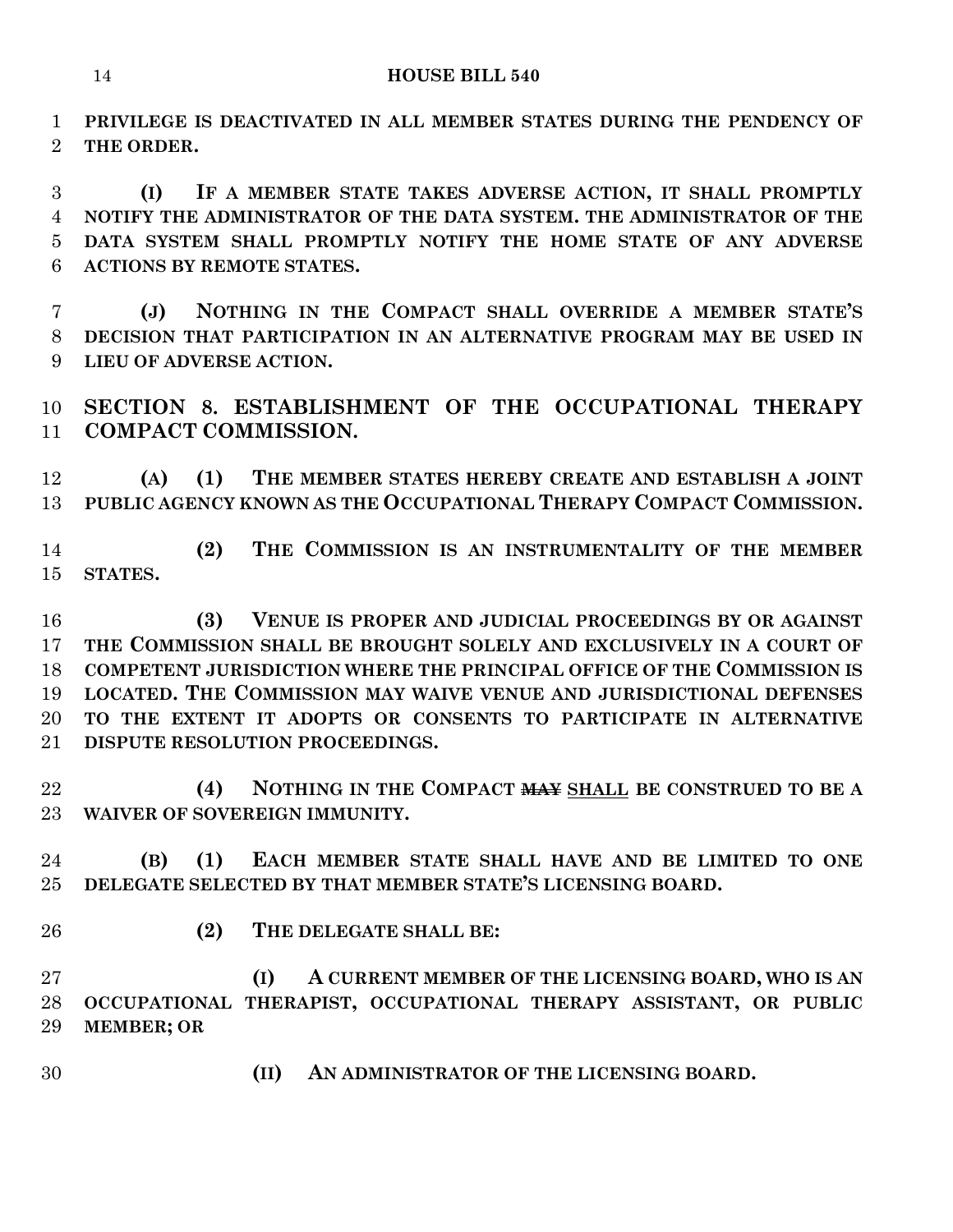**HOUSE BILL 540** 15

 **(3) ANY DELEGATE MAY BE REMOVED OR SUSPENDED FROM OFFICE AS PROVIDED BY THE LAW OF THE STATE FROM WHICH THE DELEGATE IS APPOINTED.**

 **(4) THE MEMBER STATE BOARD SHALL FILL ANY VACANCY OCCURRING IN THE COMMISSION WITHIN 90 DAYS.**

 **(5) EACH DELEGATE SHALL BE ENTITLED TO ONE VOTE WITH REGARD TO THE PROMULGATION OF RULES AND CREATION OF BYLAWS AND SHALL OTHERWISE HAVE AN OPPORTUNITY TO PARTICIPATE IN THE BUSINESS AND AFFAIRS OF THE COMMISSION.**

 **(6) A DELEGATE SHALL VOTE IN PERSON OR BY SUCH OTHER MEANS AS PROVIDED IN THE BYLAWS. THE BYLAWS MAY PROVIDE FOR DELEGATES' PARTICIPATION IN MEETINGS BY TELEPHONE OR OTHER MEANS OF COMMUNICATION.**

 **(7) THE COMMISSION SHALL MEET AT LEAST ONCE DURING EACH CALENDAR YEAR. ADDITIONAL MEETINGS SHALL BE HELD AS SET FORTH IN THE BYLAWS.**

 **(8) THE COMMISSION SHALL ESTABLISH BY RULE A TERM OF OFFICE FOR DELEGATES.**

**(C) THE COMMISSION SHALL HAVE THE FOLLOWING POWERS AND DUTIES:**

- **(1) ESTABLISH A CODE OF ETHICS FOR THE COMMISSION;**
- **(2) ESTABLISH THE FISCAL YEAR OF THE COMMISSION;**
- **(3) ESTABLISH BYLAWS;**

 **(4) MAINTAIN ITS FINANCIAL RECORDS IN ACCORDANCE WITH THE BYLAWS;**

 **(5) MEET AND TAKE SUCH ACTIONS AS ARE CONSISTENT WITH THE PROVISIONS OF THE COMPACT AND THE BYLAWS;**

 **(6) PROMULGATE UNIFORM RULES TO FACILITATE AND COORDINATE IMPLEMENTATION AND ADMINISTRATION OF THIS COMPACT. THE RULES SHALL HAVE THE FORCE AND EFFECT OF LAW AND SHALL BE BINDING IN ALL MEMBER STATES;**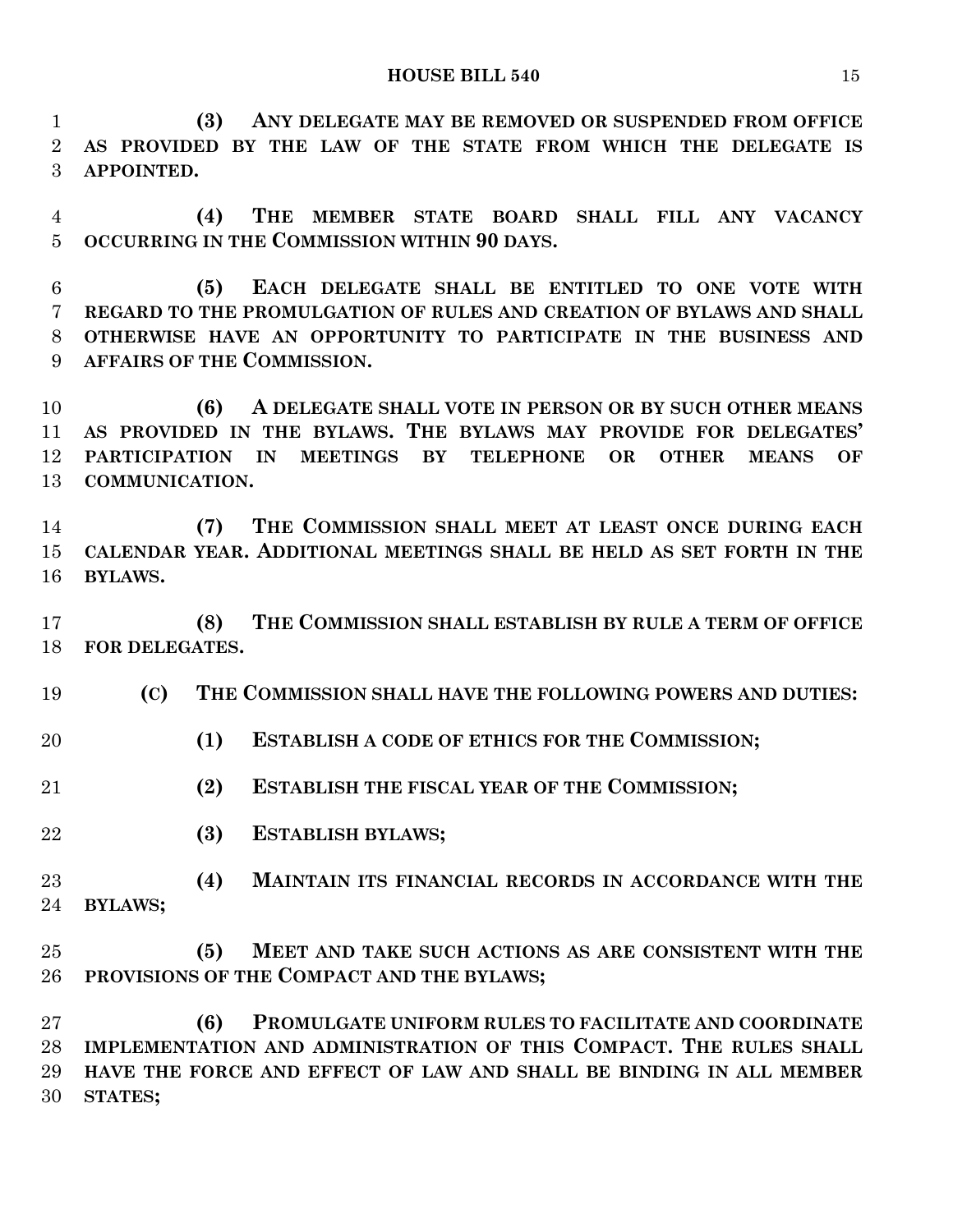**(7) BRING AND PROSECUTE LEGAL PROCEEDINGS OR ACTIONS IN THE NAME OF THE COMMISSION, PROVIDED THAT THE STANDING OF ANY STATE OCCUPATIONAL THERAPY LICENSING BOARD TO SUE OR BE SUED UNDER APPLICABLE LAW SHALL NOT BE AFFECTED;**

**(8) PURCHASE AND MAINTAIN INSURANCE AND BONDS;**

 **(9) BORROW, ACCEPT, OR CONTRACT FOR SERVICES OF PERSONNEL, INCLUDING, BUT NOT LIMITED TO, EMPLOYEES OF A MEMBER STATE;**

 **(10) HIRE EMPLOYEES, ELECT OR APPOINT OFFICERS, FIX COMPENSATION, DEFINE DUTIES, GRANT SUCH INDIVIDUALS APPROPRIATE AUTHORITY TO CARRY OUT THE PURPOSES OF THE COMPACT, AND ESTABLISH THE COMMISSION'S PERSONNEL POLICIES AND PROGRAMS RELATING TO CONFLICTS OF INTEREST, QUALIFICATIONS OF PERSONNEL, AND OTHER RELATED PERSONNEL MATTERS;**

 **(11) ACCEPT ANY AND ALL APPROPRIATE DONATIONS AND GRANTS OF MONEY, EQUIPMENT, SUPPLIES, MATERIALS AND SERVICES, AND RECEIVE, UTILIZE AND DISPOSE OF THE SAME; PROVIDED THAT AT ALL TIMES THE COMMISSION SHALL AVOID ANY APPEARANCE OF IMPROPRIETY AND/OR CONFLICT OF INTEREST;**

 **(12) LEASE, PURCHASE, ACCEPT APPROPRIATE GIFTS OR DONATIONS OF, OR OTHERWISE OWN, HOLD, IMPROVE OR USE, ANY PROPERTY, REAL, PERSONAL OR MIXED; PROVIDED THAT AT ALL TIMES THE COMMISSION SHALL AVOID ANY APPEARANCE OF IMPROPRIETY;**

 **(13) SELL, CONVEY, MORTGAGE, PLEDGE, LEASE, EXCHANGE, ABANDON, OR OTHERWISE DISPOSE OF ANY PROPERTY REAL, PERSONAL, OR MIXED;**

**(14) ESTABLISH A BUDGET AND MAKE EXPENDITURES;**

**(15) BORROW MONEY;**

 **(16) APPOINT COMMITTEES, INCLUDING STANDING COMMITTEES COMPOSED OF MEMBERS, STATE REGULATORS, STATE LEGISLATORS OR THEIR REPRESENTATIVES, AND CONSUMER REPRESENTATIVES, AND SUCH OTHER INTERESTED PERSONS AS MAY BE DESIGNATED IN THE COMPACT AND THE BYLAWS;**

 **(17) PROVIDE AND RECEIVE INFORMATION FROM, AND COOPERATE WITH, LAW ENFORCEMENT AGENCIES;**

**(18) ESTABLISH AND ELECT AN EXECUTIVE COMMITTEE; AND**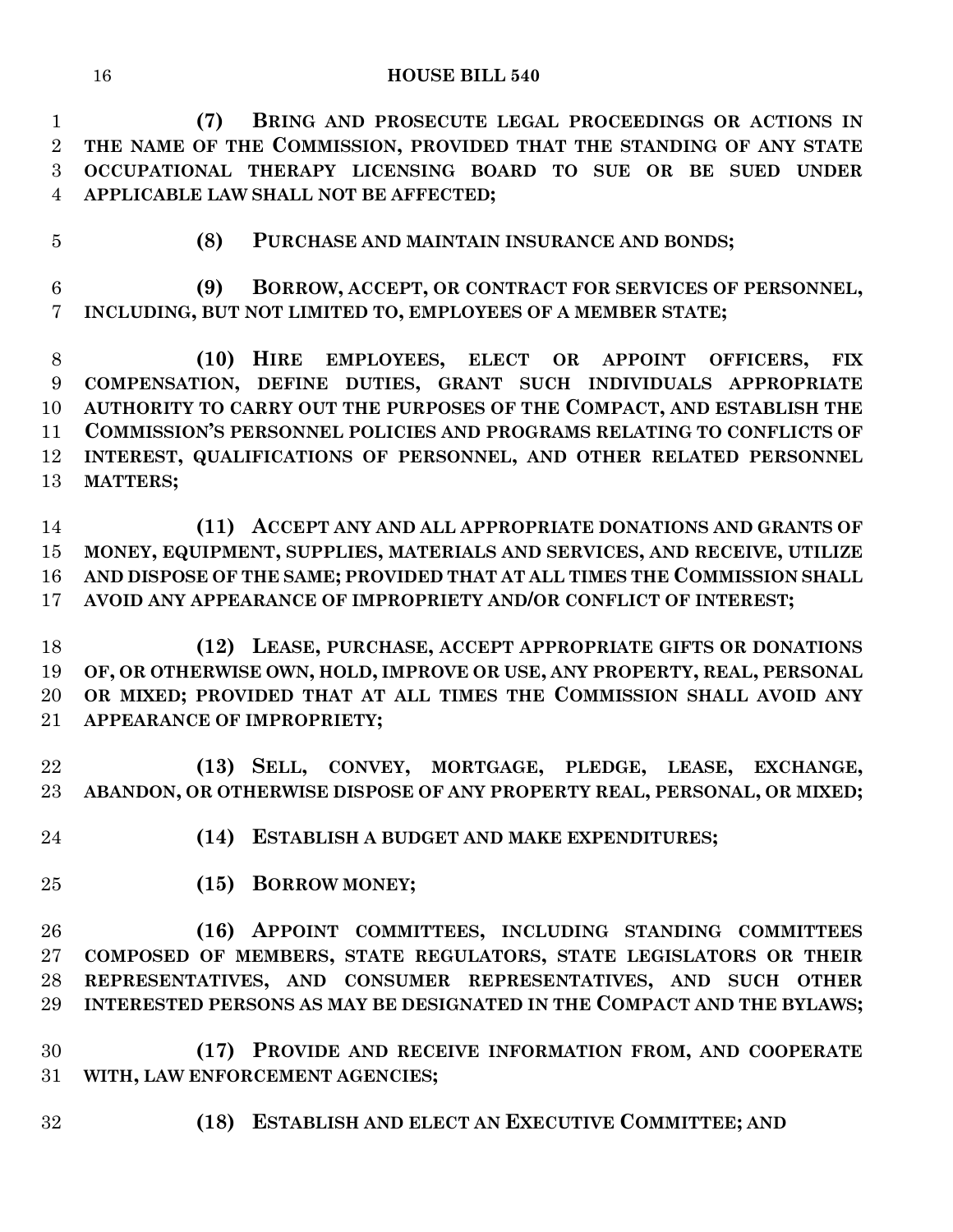#### **HOUSE BILL 540** 17

| $\mathbf{1}$    | (19) PERFORM SUCH OTHER FUNCTIONS AS MAY BE NECESSARY OR                |
|-----------------|-------------------------------------------------------------------------|
| $\overline{2}$  | APPROPRIATE TO ACHIEVE THE PURPOSES OF THE COMPACT CONSISTENT WITH      |
| 3               | THE STATE REGULATION OF OCCUPATIONAL THERAPY LICENSURE AND PRACTICE.    |
| 4               | THE EXECUTIVE COMMITTEE SHALL HAVE THE POWER TO ACT ON<br>(D)<br>(1)    |
| $\overline{5}$  | BEHALF OF THE COMMISSION ACCORDING TO THE TERMS OF THE COMPACT.         |
| $6\phantom{.}6$ | THE EXECUTIVE COMMITTEE SHALL BE COMPOSED OF NINE<br>(2)                |
| $\overline{7}$  | <b>MEMBERS:</b>                                                         |
| 8               | SEVEN VOTING MEMBERS WHO ARE ELECTED BY THE<br>(I)                      |
| 9               | COMMISSION FROM THE CURRENT MEMBERSHIP OF THE COMMISSION;               |
| 10              | (II)<br>ONE EX-OFFICIO, NONVOTING MEMBER<br><b>FROM</b><br>$\mathbf{A}$ |
| 11              | RECOGNIZED NATIONAL OCCUPATIONAL THERAPY PROFESSIONAL ASSOCIATION;      |
| 12              | <b>AND</b>                                                              |
| 13              | (III) ONE EX-OFFICIO, NONVOTING MEMBER FROM<br>$\mathbf{A}$             |
| 14              | RECOGNIZED NATIONAL OCCUPATIONAL THERAPY CERTIFICATION ORGANIZATION.    |
| 15              | THE EX-OFFICIO MEMBERS WILL BE SELECTED BY THEIR<br>(3)                 |
| 16              | RESPECTIVE ORGANIZATIONS.                                               |
| 17              | THE COMMISSION MAY REMOVE ANY MEMBER OF THE EXECUTIVE<br>(4)            |
| 18              | <b>COMMITTEE AS PROVIDED IN BYLAWS.</b>                                 |
| 19              | THE EXECUTIVE COMMITTEE SHALL MEET AT LEAST ANNUALLY.<br>(5)            |
| 20              | THE EXECUTIVE COMMITTEE SHALL HAVE THE FOLLOWING<br>(6)                 |
|                 | 21 DUTIES AND RESPONSIBILITIES:                                         |
| 22              | RECOMMEND TO THE ENTIRE COMMISSION CHANGES TO<br>(I)                    |
| $23\,$          | THE RULES OR BYLAWS, CHANGES TO THIS COMPACT LEGISLATION, FEES PAID BY  |
| 24              | MEMBER STATES SUCH AS ANNUAL DUES, AND ANY COMMISSION COMPACT FEE       |
| $25\,$          | CHARGED TO LICENSEES FOR THE COMPACT PRIVILEGE;                         |
| 26              | ENSURE COMPACT ADMINISTRATION SERVICES<br>(II)<br>ARE                   |
| $27\,$          | APPROPRIATELY PROVIDED, CONTRACTUAL OR OTHERWISE;                       |
| 28              | PREPARE AND RECOMMEND THE BUDGET;<br>(III)                              |
| 29              | MAINTAIN FINANCIAL RECORDS ON BEHALF OF<br>(IV)<br>THE                  |
| 30              | COMMISSION;                                                             |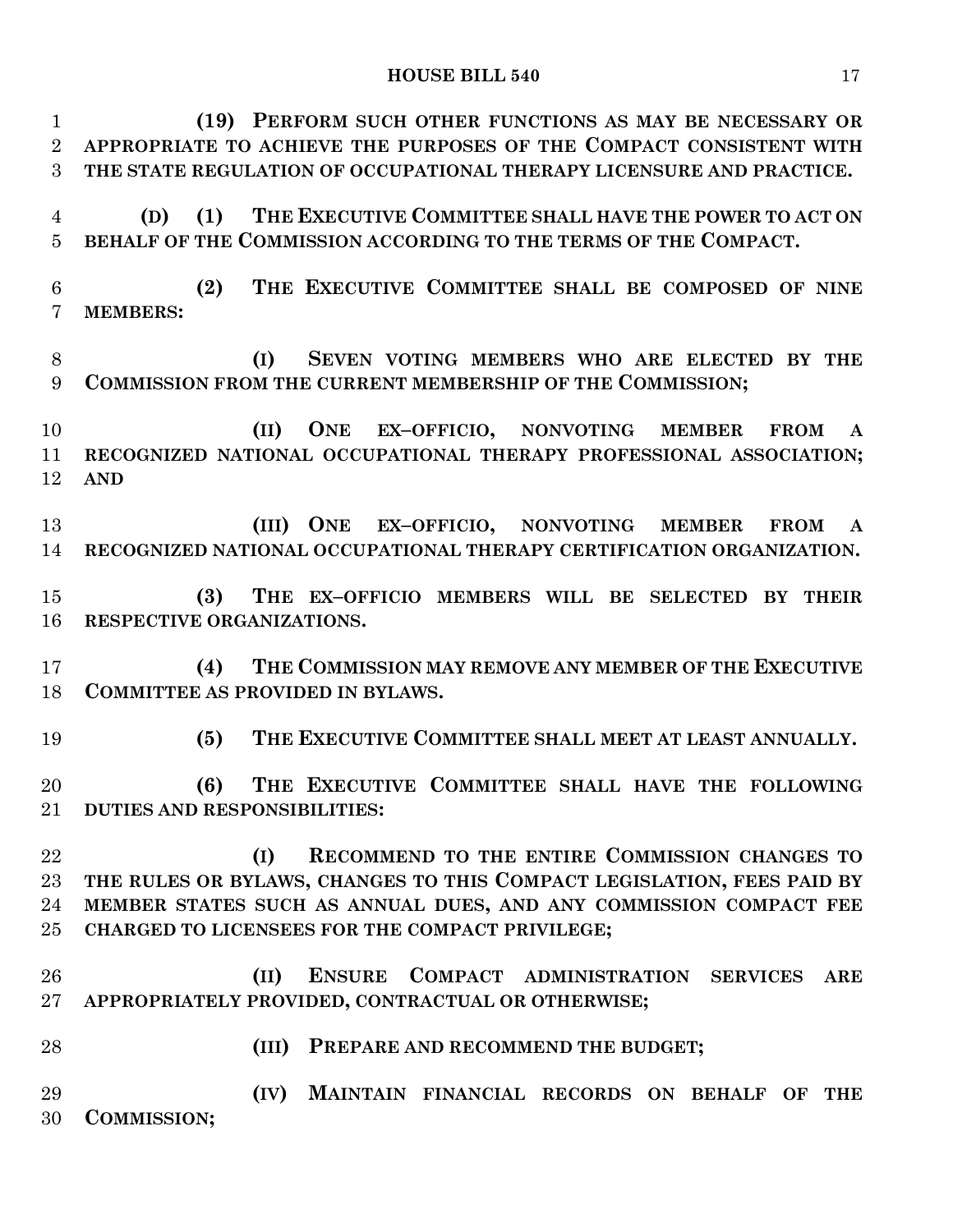|                                  | <b>HOUSE BILL 540</b><br>18                                                                                                                                                                                                              |
|----------------------------------|------------------------------------------------------------------------------------------------------------------------------------------------------------------------------------------------------------------------------------------|
| $\mathbf{1}$<br>$\overline{2}$   | MONITOR COMPACT COMPLIANCE OF MEMBER STATES AND<br>(V)<br>PROVIDE COMPLIANCE REPORTS TO THE COMMISSION;                                                                                                                                  |
| 3                                | ESTABLISH ADDITIONAL COMMITTEES AS NECESSARY; AND<br>(VI)                                                                                                                                                                                |
| $\overline{4}$<br>$\overline{5}$ | (VII) PERFORM OTHER DUTIES AS PROVIDED IN RULES OR<br><b>BYLAWS.</b>                                                                                                                                                                     |
| 6<br>7<br>8                      | ALL MEETINGS SHALL BE OPEN TO THE PUBLIC, AND PUBLIC<br>(E)<br>(1)<br>NOTICE OF MEETINGS SHALL BE GIVEN IN THE SAME MANNER AS REQUIRED UNDER<br>THE RULEMAKING PROVISIONS IN SECTION 10.                                                 |
| 9<br>10<br>11<br>12              | THE COMMISSION OR THE EXECUTIVE COMMITTEE OR OTHER<br>(2)<br>COMMITTEES OF THE COMMISSION MAY CONVENE IN A CLOSED, NON-PUBLIC<br>MEETING IF THE COMMISSION OR EXECUTIVE COMMITTEE OR OTHER COMMITTEES<br>OF THE COMMISSION MUST DISCUSS: |
| 13<br>14                         | (I)<br>NON-COMPLIANCE OF A MEMBER STATE WITH ITS<br>OBLIGATIONS UNDER THE COMPACT;                                                                                                                                                       |
| 15<br>16<br>17<br>18             | THE EMPLOYMENT, COMPENSATION, DISCIPLINE OR OTHER<br>(II)<br>MATTERS, PRACTICES OR PROCEDURES RELATED TO SPECIFIC EMPLOYEES OR<br>OTHER MATTERS RELATED TO THE COMMISSION'S INTERNAL PERSONNEL<br>PRACTICES AND PROCEDURES;              |
| 19<br>20                         | CURRENT, THREATENED, OR REASONABLY ANTICIPATED<br>(III)<br>LITIGATION;                                                                                                                                                                   |
| 21<br>22                         | (IV) NEGOTIATION OF CONTRACTS FOR THE PURCHASE, LEASE,<br>OR SALE OF GOODS, SERVICES, OR REAL ESTATE;                                                                                                                                    |
| 23<br>24                         | ACCUSING ANY PERSON OF A CRIME OR FORMALLY<br>(V)<br><b>CENSURING ANY PERSON;</b>                                                                                                                                                        |
| 25<br>26                         | (VI) DISCLOSURE OF TRADE SECRETS OR COMMERCIAL OR<br>FINANCIAL INFORMATION THAT IS PRIVILEGED OR CONFIDENTIAL;                                                                                                                           |
| $27\,$<br>28<br>29               | (VII) DISCLOSURE OF INFORMATION OF A PERSONAL NATURE<br>WHERE DISCLOSURE WOULD CONSTITUTE A CLEARLY UNWARRANTED INVASION OF<br>PERSONAL PRIVACY;                                                                                         |
| 30<br>31                         | (VIII) DISCLOSURE OF INVESTIGATIVE RECORDS COMPILED FOR<br>LAW ENFORCEMENT PURPOSES;                                                                                                                                                     |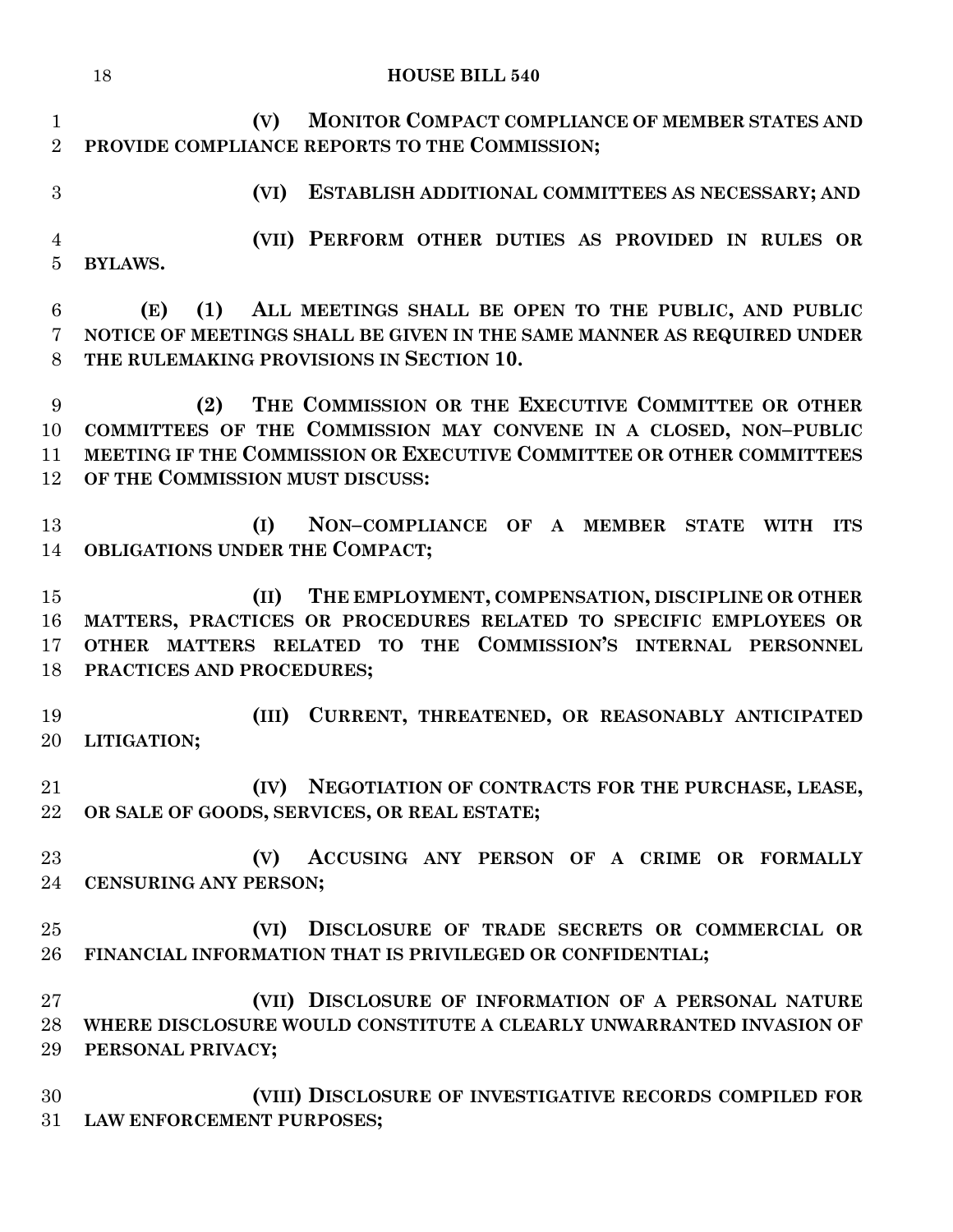**HOUSE BILL 540** 19

 **(IX) DISCLOSURE OF INFORMATION RELATED TO ANY INVESTIGATIVE REPORTS PREPARED BY OR ON BEHALF OF OR FOR USE OF THE COMMISSION OR OTHER COMMITTEE CHARGED WITH RESPONSIBILITY OF INVESTIGATION OR DETERMINATION OF COMPLIANCE ISSUES PURSUANT TO THE COMPACT; OR**

 **(X) MATTERS SPECIFICALLY EXEMPTED FROM DISCLOSURE BY FEDERAL OR MEMBER STATE STATUTE.**

 **(3) IF A MEETING, OR PORTION OF A MEETING, IS CLOSED PURSUANT TO THIS PROVISION, THE COMMISSION'S LEGAL COUNSEL OR DESIGNEE SHALL CERTIFY THAT THE MEETING MAY BE CLOSED AND SHALL REFERENCE EACH RELEVANT EXEMPTING PROVISION.**

 **(4) THE COMMISSION SHALL KEEP MINUTES THAT FULLY AND CLEARLY DESCRIBE ALL MATTERS DISCUSSED IN A MEETING AND SHALL PROVIDE A FULL AND ACCURATE SUMMARY OF ACTIONS TAKEN, AND THE REASONS THEREFORE, INCLUDING A DESCRIPTION OF THE VIEWS EXPRESSED. ALL DOCUMENTS CONSIDERED IN CONNECTION WITH AN ACTION SHALL BE IDENTIFIED IN SUCH MINUTES. ALL MINUTES AND DOCUMENTS OF A CLOSED MEETING SHALL REMAIN UNDER SEAL, SUBJECT TO RELEASE BY A MAJORITY VOTE OF THE COMMISSION OR ORDER OF A COURT OF COMPETENT JURISDICTION.**

 **(F) (1) THE COMMISSION SHALL PAY, OR PROVIDE FOR THE PAYMENT OF, THE REASONABLE EXPENSES OF ITS ESTABLISHMENT, ORGANIZATION, AND ONGOING ACTIVITIES.**

 **(2) THE COMMISSION MAY ACCEPT ANY AND ALL APPROPRIATE REVENUE SOURCES, DONATIONS, AND GRANTS OF MONEY, EQUIPMENT, SUPPLIES, MATERIALS, AND SERVICES.**

 **(3) THE COMMISSION MAY LEVY ON AND COLLECT AN ANNUAL ASSESSMENT FROM EACH MEMBER STATE OR IMPOSE FEES ON OTHER PARTIES TO COVER THE COST OF THE OPERATIONS AND ACTIVITIES OF THE COMMISSION AND ITS STAFF, WHICH MUST BE IN A TOTAL AMOUNT SUFFICIENT TO COVER ITS ANNUAL BUDGET AS APPROVED BY THE COMMISSION EACH YEAR FOR WHICH REVENUE IS NOT PROVIDED BY OTHER SOURCES. THE AGGREGATE ANNUAL ASSESSMENT AMOUNT SHALL BE ALLOCATED BASED UPON A FORMULA TO BE DETERMINED BY THE COMMISSION, WHICH SHALL PROMULGATE A RULE BINDING UPON ALL MEMBER STATES.**

 **(4) THE COMMISSION SHALL NOT INCUR OBLIGATIONS OF ANY KIND PRIOR TO SECURING THE FUNDS ADEQUATE TO MEET THE SAME; NOR SHALL THE**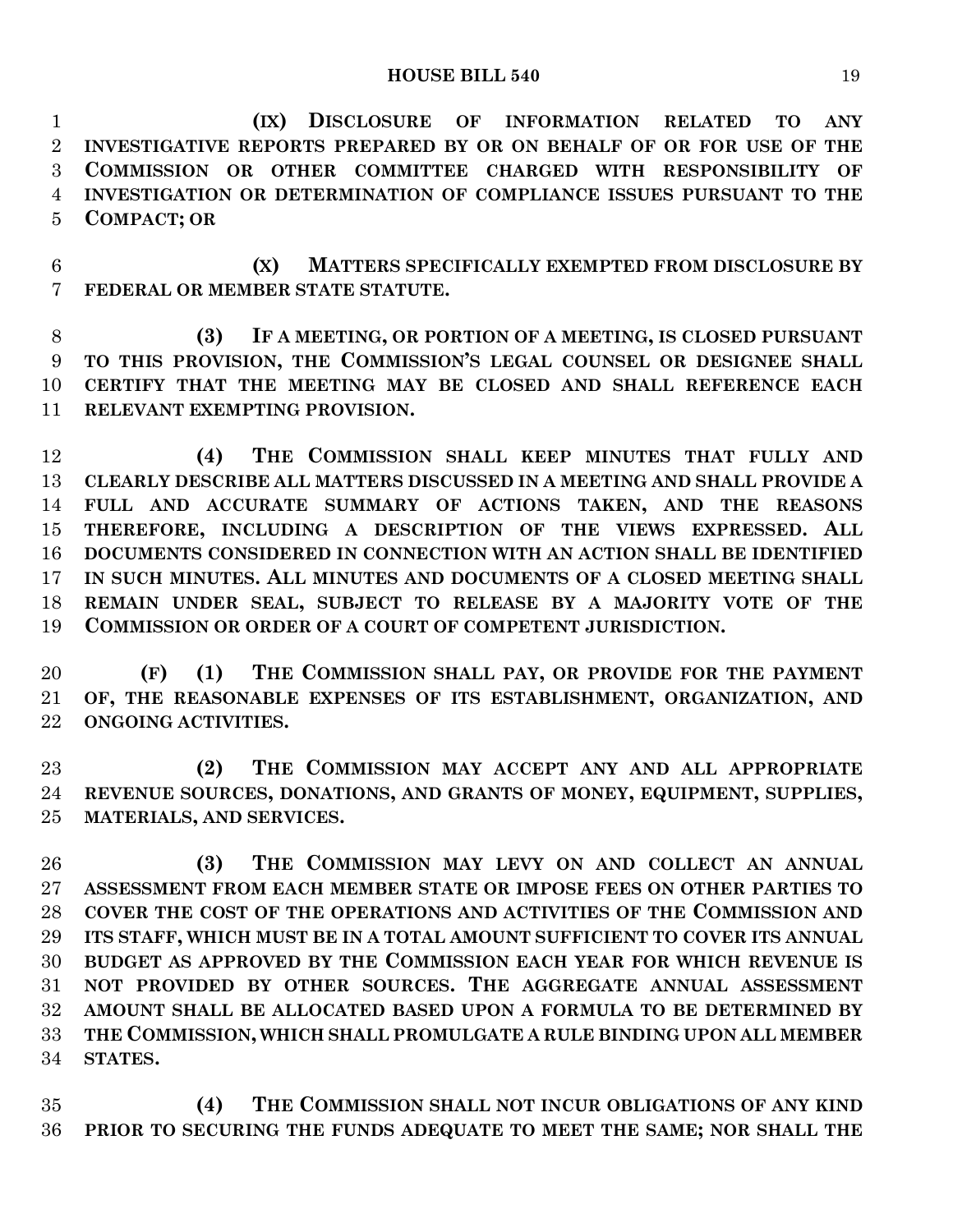**COMMISSION PLEDGE THE CREDIT OF ANY OF THE MEMBER STATES, EXCEPT BY AND WITH THE AUTHORITY OF THE MEMBER STATE.**

 **(5) THE COMMISSION SHALL KEEP ACCURATE ACCOUNTS OF ALL RECEIPTS AND DISBURSEMENTS. THE RECEIPTS AND DISBURSEMENTS OF THE COMMISSION SHALL BE SUBJECT TO THE AUDIT AND ACCOUNTING PROCEDURES ESTABLISHED UNDER ITS BYLAWS. HOWEVER, ALL RECEIPTS AND DISBURSEMENTS OF FUNDS HANDLED BY THE COMMISSION SHALL BE AUDITED YEARLY BY A CERTIFIED OR LICENSED PUBLIC ACCOUNTANT, AND THE REPORT OF THE AUDIT SHALL BE INCLUDED IN AND BECOME PART OF THE ANNUAL REPORT OF THE COMMISSION.**

 **(G) (1) THE MEMBERS, OFFICERS, EXECUTIVE DIRECTOR, EMPLOYEES AND REPRESENTATIVES OF THE COMMISSION SHALL BE IMMUNE FROM SUIT AND LIABILITY, EITHER PERSONALLY OR IN THEIR OFFICIAL CAPACITY, FOR ANY CLAIM FOR DAMAGE TO OR LOSS OF PROPERTY OR PERSONAL INJURY OR OTHER CIVIL LIABILITY CAUSED BY OR ARISING OUT OF ANY ACTUAL OR ALLEGED ACT, ERROR OR OMISSION THAT OCCURRED, OR THAT THE PERSON AGAINST WHOM THE CLAIM IS MADE HAD A REASONABLE BASIS FOR BELIEVING OCCURRED WITHIN THE SCOPE OF COMMISSION EMPLOYMENT, DUTIES OR RESPONSIBILITIES; PROVIDED THAT NOTHING IN THIS PARAGRAPH SHALL BE CONSTRUED TO PROTECT ANY SUCH PERSON FROM SUIT AND/OR LIABILITY FOR ANY DAMAGE, LOSS, INJURY, OR LIABILITY CAUSED BY THE INTENTIONAL OR WILLFUL OR WANTON MISCONDUCT OF THAT PERSON.**

 **(2) THE COMMISSION SHALL DEFEND ANY MEMBER, OFFICER, EXECUTIVE DIRECTOR, EMPLOYEE, OR REPRESENTATIVE OF THE COMMISSION IN ANY CIVIL ACTION SEEKING TO IMPOSE LIABILITY ARISING OUT OF ANY ACTUAL OR ALLEGED ACT, ERROR, OR OMISSION THAT OCCURRED WITHIN THE SCOPE OF COMMISSION EMPLOYMENT, DUTIES, OR RESPONSIBILITIES, OR THAT THE PERSON AGAINST WHOM THE CLAIM IS MADE HAD A REASONABLE BASIS FOR BELIEVING OCCURRED WITHIN THE SCOPE OF COMMISSION EMPLOYMENT, DUTIES, OR RESPONSIBILITIES; PROVIDED THAT NOTHING HEREIN SHALL BE CONSTRUED TO PROHIBIT THAT PERSON FROM RETAINING HIS OR HER OWN COUNSEL; AND PROVIDED FURTHER, THAT THE ACTUAL OR ALLEGED ACT, ERROR, OR OMISSION DID NOT RESULT FROM THAT PERSON'S INTENTIONAL OR WILLFUL OR WANTON MISCONDUCT.**

 **(3) THE COMMISSION SHALL INDEMNIFY AND HOLD HARMLESS ANY MEMBER, OFFICER, EXECUTIVE DIRECTOR, EMPLOYEE, OR REPRESENTATIVE OF THE COMMISSION FOR THE AMOUNT OF ANY SETTLEMENT OR JUDGMENT OBTAINED AGAINST THAT PERSON ARISING OUT OF ANY ACTUAL OR ALLEGED ACT, ERROR OR OMISSION THAT OCCURRED WITHIN THE SCOPE OF COMMISSION EMPLOYMENT,**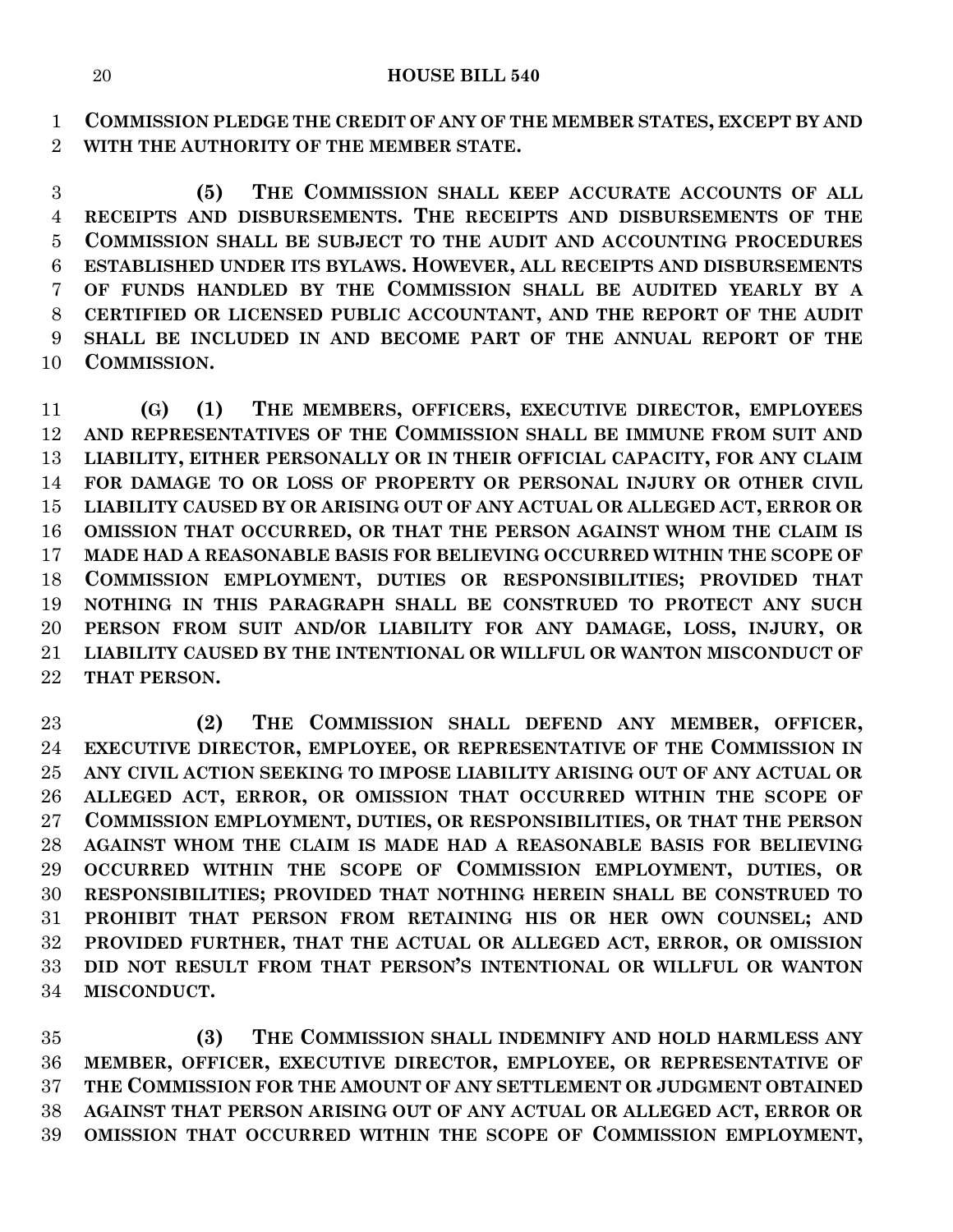**HOUSE BILL 540** 21

 **DUTIES, OR RESPONSIBILITIES, OR THAT SUCH PERSON HAD A REASONABLE BASIS FOR BELIEVING OCCURRED WITHIN THE SCOPE OF COMMISSION EMPLOYMENT, DUTIES, OR RESPONSIBILITIES, PROVIDED THAT THE ACTUAL OR ALLEGED ACT, ERROR, OR OMISSION DID NOT RESULT FROM THE INTENTIONAL OR WILLFUL OR WANTON MISCONDUCT OF THAT PERSON.**

## **SECTION 9. DATA SYSTEM.**

 **(A) THE COMMISSION SHALL PROVIDE FOR THE DEVELOPMENT, MAINTENANCE, AND UTILIZATION OF A COORDINATED DATABASE AND REPORTING SYSTEM CONTAINING LICENSURE, ADVERSE ACTION, AND INVESTIGATIVE INFORMATION ON ALL LICENSED INDIVIDUALS IN MEMBER STATES.**

 **(B) A MEMBER STATE SHALL SUBMIT A UNIFORM DATA SET TO THE DATA SYSTEM ON ALL INDIVIDUALS TO WHOM THE COMPACT IS APPLICABLE (UTILIZING A UNIQUE IDENTIFIER) AS REQUIRED BY THE RULES OF THE COMMISSION, INCLUDING:**

- **(1) IDENTIFYING INFORMATION;**
- **(2) LICENSURE DATA;**
- **(3) ADVERSE ACTIONS AGAINST A LICENSE OR COMPACT PRIVILEGE;**

 **(4) NON–CONFIDENTIAL INFORMATION RELATED TO ALTERNATIVE PROGRAM PARTICIPATION;**

 **(5) ANY DENIAL OF APPLICATION FOR LICENSURE, AND THE REASON(S) FOR SUCH DENIAL;**

 **(6) OTHER INFORMATION THAT MAY FACILITATE THE ADMINISTRATION OF THE COMPACT, AS DETERMINED BY THE RULES OF THE COMMISSION; AND**

**(7) CURRENT SIGNIFICANT INVESTIGATIVE INFORMATION.**

 **(C) CURRENT SIGNIFICANT INVESTIGATIVE INFORMATION AND OTHER INVESTIGATIVE INFORMATION PERTAINING TO A LICENSEE IN ANY MEMBER STATE WILL ONLY BE AVAILABLE TO OTHER MEMBER STATES.**

 **(D) THE COMMISSION SHALL PROMPTLY NOTIFY ALL MEMBER STATES OF ANY ADVERSE ACTION TAKEN AGAINST A LICENSEE OR AN INDIVIDUAL APPLYING FOR A LICENSE. ADVERSE ACTION INFORMATION PERTAINING TO A LICENSEE IN ANY MEMBER STATE WILL BE AVAILABLE TO ANY OTHER MEMBER STATE.**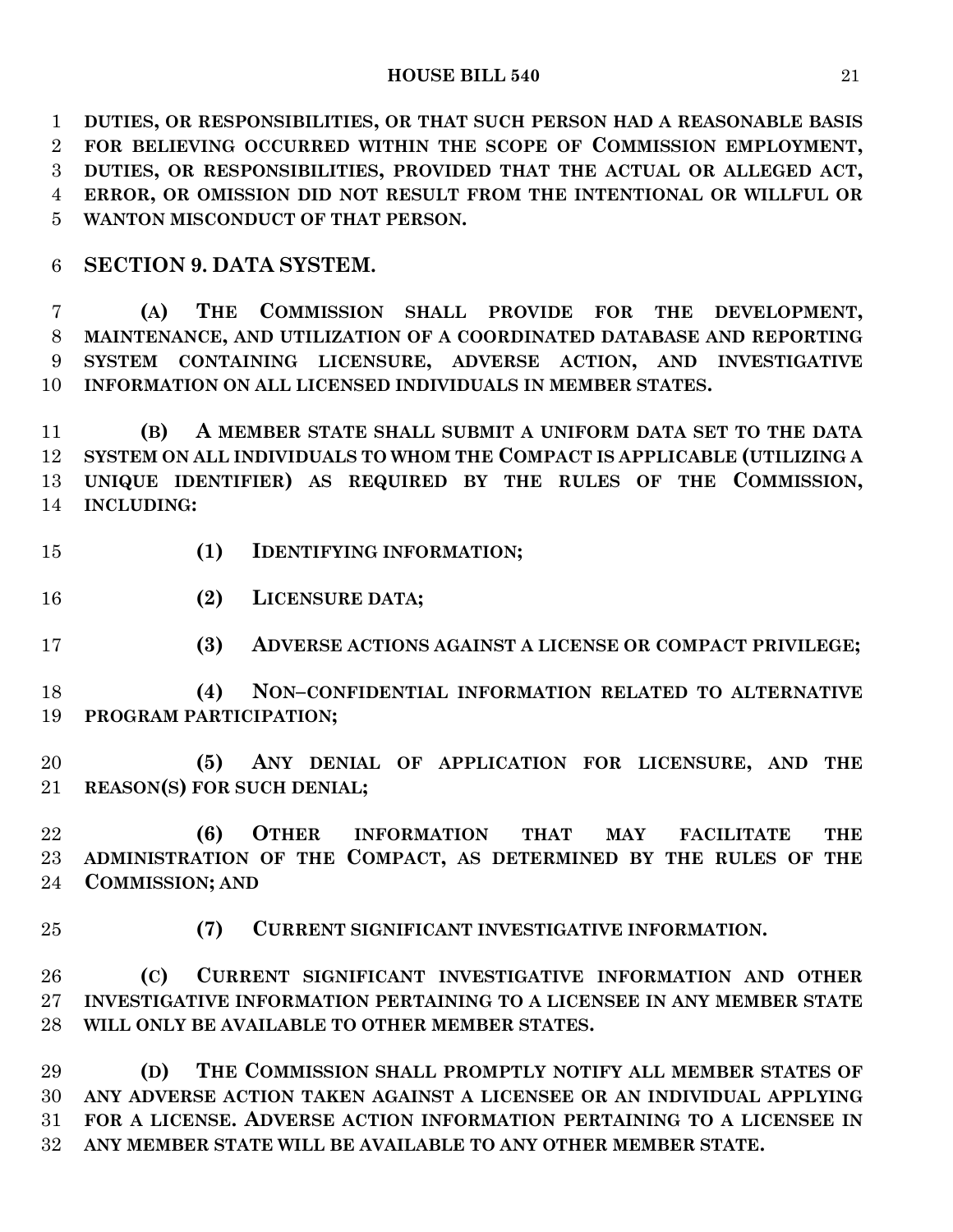**(E) MEMBER STATES CONTRIBUTING INFORMATION TO THE DATA SYSTEM MAY DESIGNATE INFORMATION THAT MAY NOT BE SHARED WITH THE PUBLIC WITHOUT THE EXPRESS PERMISSION OF THE CONTRIBUTING STATE.**

 **(F) ANY INFORMATION SUBMITTED TO THE DATA SYSTEM THAT IS SUBSEQUENTLY REQUIRED TO BE EXPUNGED BY THE LAWS OF THE MEMBER STATE CONTRIBUTING THE INFORMATION SHALL BE REMOVED FROM THE DATA SYSTEM.**

**SECTION 10. RULEMAKING.**

 **(A) THE COMMISSION SHALL EXERCISE ITS RULEMAKING POWERS PURSUANT TO THE CRITERIA SET FORTH IN THIS SECTION AND THE RULES ADOPTED THEREUNDER. RULES AND AMENDMENTS SHALL BECOME BINDING AS OF THE DATE SPECIFIED IN EACH RULE OR AMENDMENT.**

 **(B) THE COMMISSION SHALL PROMULGATE REASONABLE RULES IN ORDER TO EFFECTIVELY AND EFFICIENTLY ACHIEVE THE PURPOSES OF THE COMPACT. NOTWITHSTANDING THE FOREGOING, IN THE EVENT THE COMMISSION EXERCISES ITS RULEMAKING AUTHORITY IN A MANNER THAT IS BEYOND THE SCOPE OF THE PURPOSES OF THE COMPACT, OR THE POWERS GRANTED HEREUNDER, THEN SUCH AN ACTION BY THE COMMISSION SHALL BE INVALID AND HAVE NO FORCE AND EFFECT.**

 **(C) IF A MAJORITY OF THE LEGISLATURES OF THE MEMBER STATES REJECTS A RULE, BY ENACTMENT OF A STATUTE OR RESOLUTION IN THE SAME MANNER USED TO ADOPT THE COMPACT WITHIN FOUR YEARS OF THE DATE OF ADOPTION OF THE RULE, THEN SUCH RULE SHALL HAVE NO FURTHER FORCE AND EFFECT IN ANY MEMBER STATE.**

 **(D) RULES OR AMENDMENTS TO THE RULES SHALL BE ADOPTED AT A REGULAR OR SPECIAL MEETING OF THE COMMISSION.**

 **(E) PRIOR TO PROMULGATION AND ADOPTION OF A FINAL RULE OR RULES BY THE COMMISSION, AND AT LEAST 30 DAYS IN ADVANCE OF THE MEETING AT WHICH THE RULE WILL BE CONSIDERED AND VOTED UPON, THE COMMISSION SHALL FILE A NOTICE OF PROPOSED RULEMAKING:**

 **(1) ON THE WEBSITE OF THE COMMISSION OR OTHER PUBLICLY ACCESSIBLE PLATFORM; AND**

 **(2) ON THE WEBSITE OF EACH MEMBER STATE OCCUPATIONAL THERAPY LICENSING BOARD OR OTHER PUBLICLY ACCESSIBLE PLATFORM OR THE**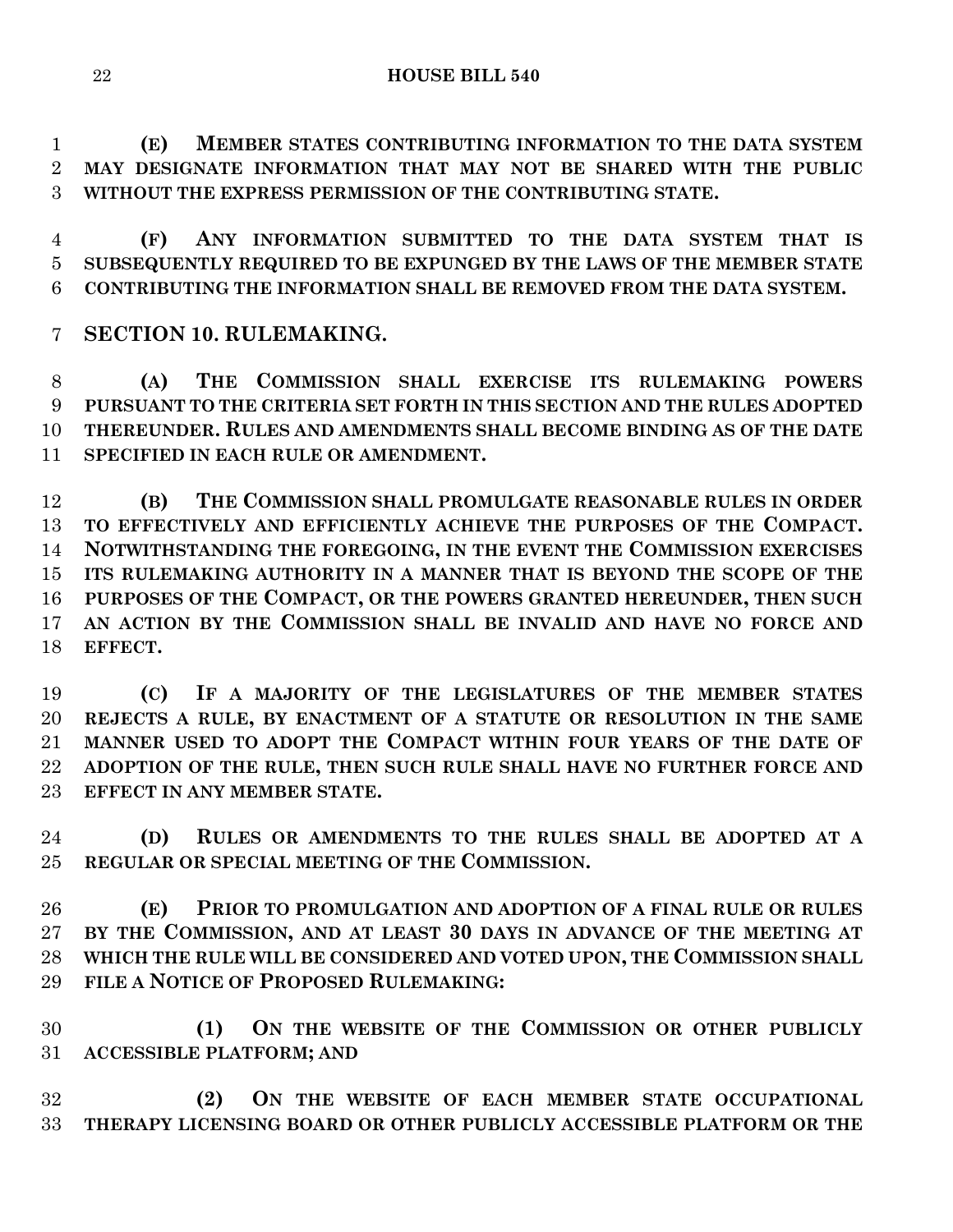| $\mathbf{1}$<br>$\overline{2}$ | PUBLICATION IN WHICH EACH STATE WOULD OTHERWISE PUBLISH PROPOSED<br>RULES. |
|--------------------------------|----------------------------------------------------------------------------|
| 3                              | THE NOTICE OF PROPOSED RULEMAKING SHALL INCLUDE:<br>(F)                    |
| 4                              | THE PROPOSED TIME, DATE, AND LOCATION OF THE MEETING IN<br>(1)             |
| $\overline{5}$                 | WHICH THE RULE WILL BE CONSIDERED AND VOTED UPON;                          |
| 6                              | (2)<br>THE TEXT OF THE PROPOSED RULE OR AMENDMENT AND THE                  |
| 7                              | REASON FOR THE PROPOSED RULE;                                              |
| 8                              | A REQUEST FOR COMMENTS ON THE PROPOSED RULE FROM ANY<br>(3)                |
| 9                              | <b>INTERESTED PERSON; AND</b>                                              |
| 10                             | THE MANNER IN WHICH INTERESTED PERSONS MAY SUBMIT<br>(4)                   |
| 11                             | NOTICE TO THE COMMISSION OF THEIR INTENTION TO ATTEND THE PUBLIC           |
| 12                             | HEARING AND ANY WRITTEN COMMENTS.                                          |
| 13                             | PRIOR TO ADOPTION OF A PROPOSED RULE, THE COMMISSION SHALL<br>(G)          |
| 14                             | ALLOW PERSONS TO SUBMIT WRITTEN DATA, FACTS, OPINIONS, AND ARGUMENTS,      |
| 15                             | WHICH SHALL BE MADE AVAILABLE TO THE PUBLIC.                               |
| 16                             | THE COMMISSION SHALL GRANT AN OPPORTUNITY FOR A PUBLIC<br>(H)              |
| 17                             | HEARING BEFORE IT ADOPTS A RULE OR AMENDMENT IF A HEARING IS REQUESTED     |
| 18                             | BY:                                                                        |
| 19                             | (1)<br>AT LEAST 25 PERSONS;                                                |
| 20                             | (2)<br>A STATE OR FEDERAL GOVERNMENTAL SUBDIVISION OR AGENCY;              |
|                                | 21 OR                                                                      |
| 22                             | (3)<br>AN ASSOCIATION OR ORGANIZATION HAVING AT LEAST 25                   |
| 23                             | MEMBERS.                                                                   |
| 24                             | (1)<br>IF A HEARING IS HELD ON THE PROPOSED RULE OR AMENDMENT,<br>(I)      |
| 25                             | THE COMMISSION SHALL PUBLISH THE PLACE, TIME, AND DATE OF THE SCHEDULED    |
| 26                             | PUBLIC HEARING. IF THE HEARING IS HELD VIA ELECTRONIC MEANS, THE           |
| $27\,$                         | <b>COMMISSION SHALL PUBLISH THE MECHANISM FOR ACCESS TO THE ELECTRONIC</b> |
| 28                             | HEARING.                                                                   |
| 29                             | ALL PERSONS WISHING TO BE HEARD AT THE HEARING SHALL<br>(2)                |
| 30                             | NOTIFY THE EXECUTIVE DIRECTOR OF THE COMMISSION OR OTHER DESIGNATED        |

**MEMBER IN WRITING OF THEIR DESIRE TO APPEAR AND TESTIFY AT THE HEARING**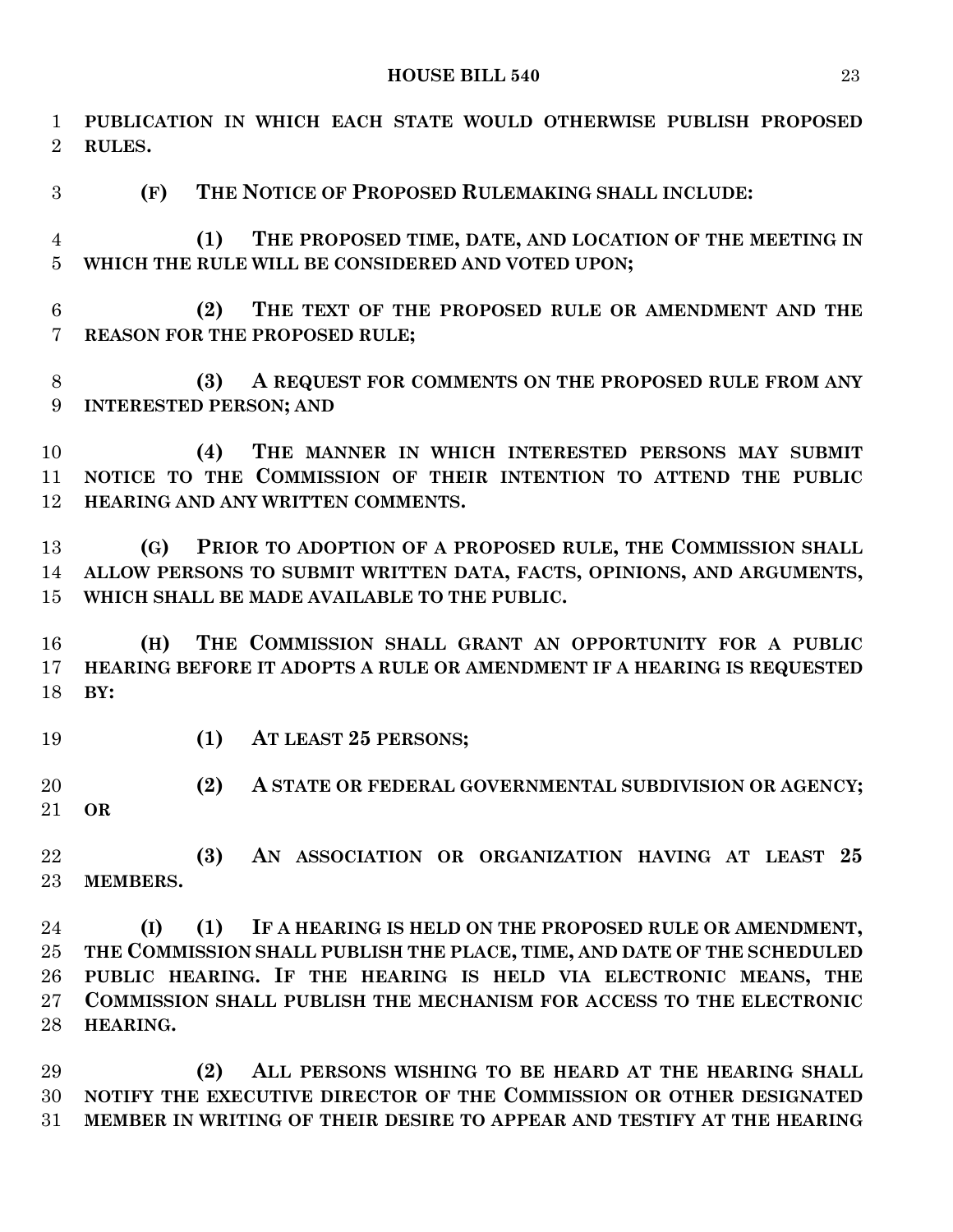**NOT LESS THAN FIVE BUSINESS DAYS BEFORE THE SCHEDULED DATE OF THE HEARING.**

 **(3) HEARINGS SHALL BE CONDUCTED IN A MANNER PROVIDING EACH PERSON WHO WISHES TO COMMENT A FAIR AND REASONABLE OPPORTUNITY TO COMMENT ORALLY OR IN WRITING.**

 **(4) ALL HEARINGS WILL BE RECORDED. A COPY OF THE RECORDING WILL BE MADE AVAILABLE ON REQUEST.**

 **(5) NOTHING IN THIS SECTION SHALL BE CONSTRUED AS REQUIRING A SEPARATE HEARING ON EACH RULE. RULES MAY BE GROUPED FOR THE CONVENIENCE OF THE COMMISSION AT HEARINGS REQUIRED BY THIS SECTION.**

 **(J) FOLLOWING THE SCHEDULED HEARING DATE, OR BY THE CLOSE OF BUSINESS ON THE SCHEDULED HEARING DATE IF THE HEARING WAS NOT HELD, THE COMMISSION SHALL CONSIDER ALL WRITTEN AND ORAL COMMENTS RECEIVED.**

 **(K) IF NO WRITTEN NOTICE OF INTENT TO ATTEND THE PUBLIC HEARING BY INTERESTED PARTIES IS RECEIVED, THE COMMISSION MAY PROCEED WITH PROMULGATION OF THE PROPOSED RULE WITHOUT A PUBLIC HEARING.**

 **(L) THE COMMISSION SHALL, BY MAJORITY VOTE OF ALL MEMBERS, TAKE FINAL ACTION ON THE PROPOSED RULE AND SHALL DETERMINE THE EFFECTIVE DATE OF THE RULE, IF ANY, BASED ON THE RULEMAKING RECORD AND THE FULL TEXT OF THE RULE.**

 **(M) UPON DETERMINATION THAT AN EMERGENCY EXISTS, THE COMMISSION MAY CONSIDER AND ADOPT AN EMERGENCY RULE WITHOUT PRIOR NOTICE, OPPORTUNITY FOR COMMENT, OR HEARING, PROVIDED THAT THE USUAL RULEMAKING PROCEDURES PROVIDED IN THE COMPACT AND IN THIS SECTION SHALL BE RETROACTIVELY APPLIED TO THE RULE AS SOON AS REASONABLY POSSIBLE, IN NO EVENT LATER THAN 90 DAYS AFTER THE EFFECTIVE DATE OF THE RULE. FOR THE PURPOSES OF THIS PROVISION, AN EMERGENCY RULE IS ONE THAT MUST BE ADOPTED IMMEDIATELY IN ORDER TO:**

 **(1) MEET AN IMMINENT THREAT TO PUBLIC HEALTH, SAFETY, OR WELFARE;**

**(2) PREVENT A LOSS OF COMMISSION OR MEMBER STATE FUNDS;**

 **(3) MEET A DEADLINE FOR THE PROMULGATION OF AN ADMINISTRATIVE RULE THAT IS ESTABLISHED BY FEDERAL LAW OR RULE; OR**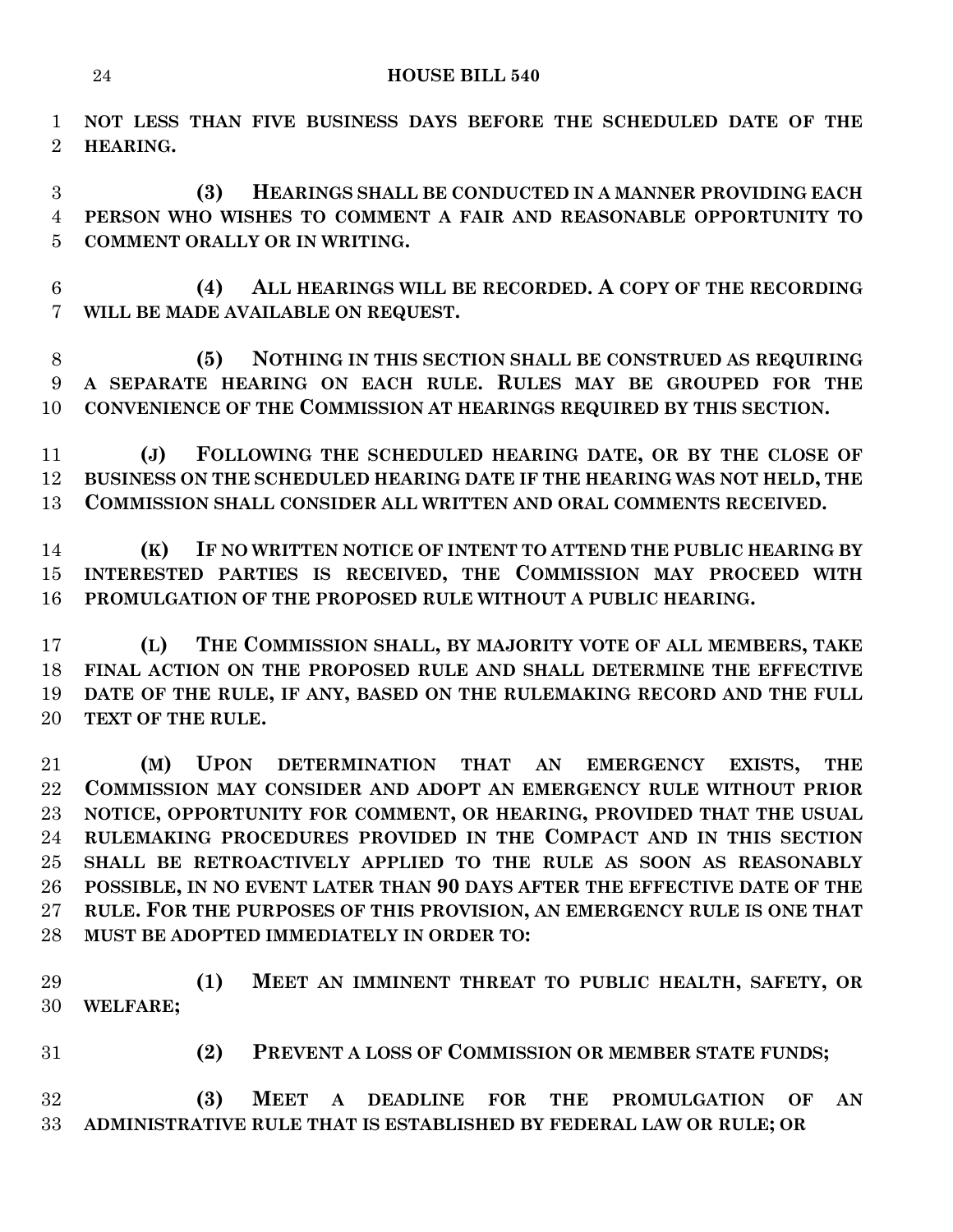#### **HOUSE BILL 540** 25

#### **(4) PROTECT PUBLIC HEALTH AND SAFETY.**

 **(N) THE COMMISSION OR AN AUTHORIZED COMMITTEE OF THE COMMISSION MAY DIRECT REVISIONS TO A PREVIOUSLY ADOPTED RULE OR AMENDMENT FOR PURPOSES OF CORRECTING TYPOGRAPHICAL ERRORS, ERRORS IN FORMAT, ERRORS IN CONSISTENCY, OR GRAMMATICAL ERRORS. PUBLIC NOTICE OF ANY REVISIONS SHALL BE POSTED ON THE WEBSITE OF THE COMMISSION. THE REVISION SHALL BE SUBJECT TO CHALLENGE BY ANY PERSON FOR A PERIOD OF 30 DAYS AFTER POSTING. THE REVISION MAY BE CHALLENGED ONLY ON GROUNDS THAT THE REVISION RESULTS IN A MATERIAL CHANGE TO A RULE. A CHALLENGE SHALL BE MADE IN WRITING AND DELIVERED TO THE CHAIR OF THE COMMISSION PRIOR TO THE END OF THE NOTICE PERIOD. IF NO CHALLENGE IS MADE, THE REVISION WILL TAKE EFFECT WITHOUT FURTHER ACTION. IF THE REVISION IS CHALLENGED, THE REVISION MAY NOT TAKE EFFECT WITHOUT THE APPROVAL OF THE COMMISSION.**

 **SECTION 11. OVERSIGHT, DISPUTE RESOLUTION, AND ENFORCEMENT.**

 **(A) (1) THE EXECUTIVE, LEGISLATIVE, AND JUDICIAL BRANCHES OF STATE GOVERNMENT IN EACH MEMBER STATE SHALL ENFORCE THE COMPACT AND TAKE ALL ACTIONS NECESSARY AND APPROPRIATE TO EFFECTUATE THE COMPACT'S PURPOSES AND INTENT. THE PROVISIONS OF THE COMPACT AND THE RULES PROMULGATED HEREUNDER SHALL HAVE STANDING AS STATUTORY LAW.**

 **(2) ALL COURTS SHALL TAKE JUDICIAL NOTICE OF THE COMPACT AND THE RULES IN ANY JUDICIAL OR ADMINISTRATIVE PROCEEDING IN A MEMBER STATE PERTAINING TO THE SUBJECT MATTER OF THE COMPACT WHICH MAY AFFECT THE POWERS, RESPONSIBILITIES, OR ACTIONS OF THE COMMISSION.**

 **(3) THE COMMISSION SHALL BE ENTITLED TO RECEIVE SERVICE OF PROCESS IN ANY SUCH PROCEEDING, AND SHALL HAVE STANDING TO INTERVENE IN SUCH A PROCEEDING FOR ALL PURPOSES. FAILURE TO PROVIDE SERVICE OF PROCESS TO THE COMMISSION SHALL RENDER A JUDGMENT OR ORDER VOID AS TO THE COMMISSION, THE COMPACT, OR PROMULGATED RULES.**

 **(B) (1) IF THE COMMISSION DETERMINES THAT A MEMBER STATE HAS DEFAULTED IN THE PERFORMANCE OF ITS OBLIGATIONS OR RESPONSIBILITIES UNDER THE COMPACT OR THE PROMULGATED RULES, THE COMMISSION SHALL:**

 **(I) PROVIDE WRITTEN NOTICE TO THE DEFAULTING STATE AND OTHER MEMBER STATES OF THE NATURE OF THE DEFAULT, THE PROPOSED MEANS OF CURING THE DEFAULT AND/OR ANY OTHER ACTION TO BE TAKEN BY THE COMMISSION; AND**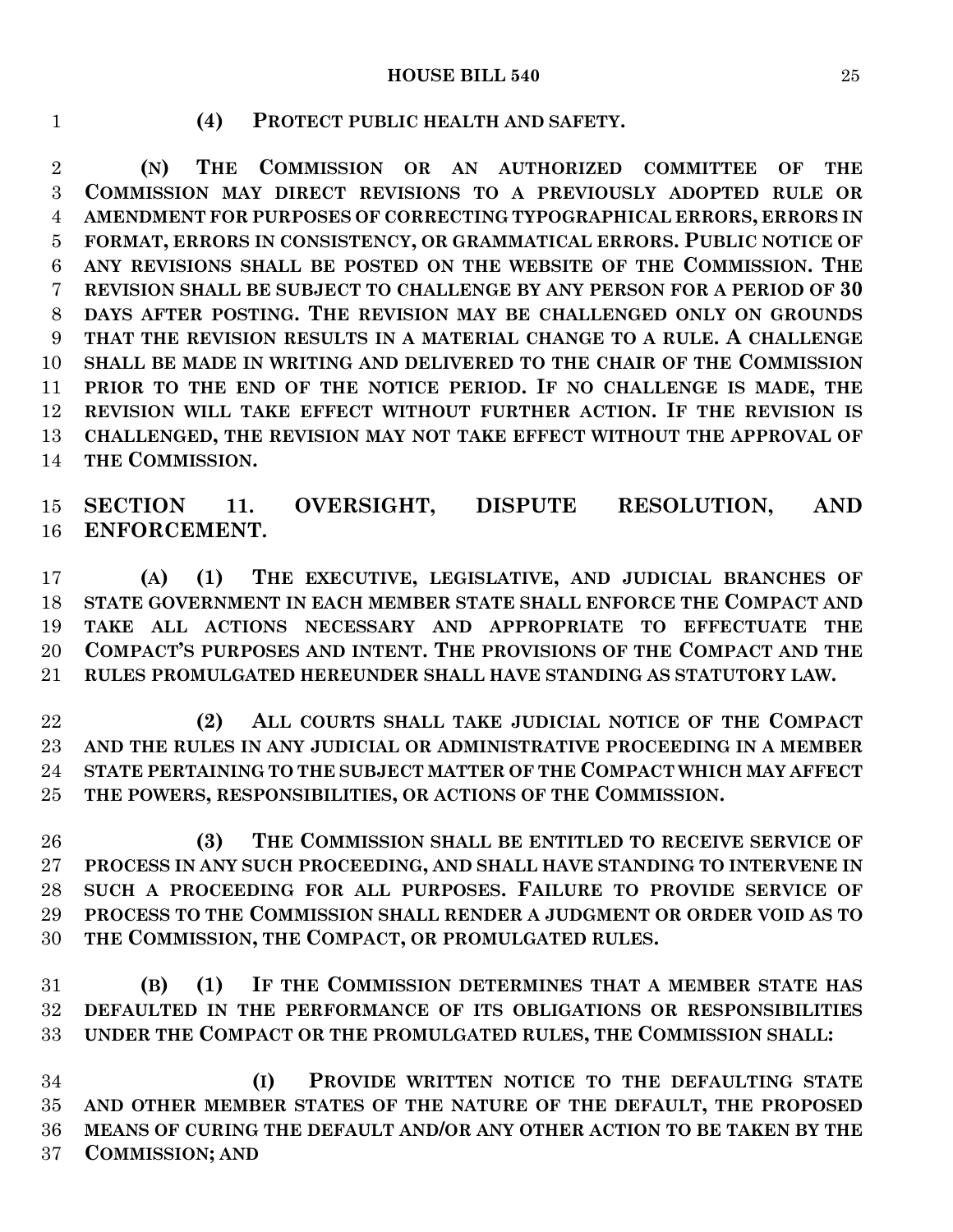**HOUSE BILL 540**

 **(II) PROVIDE REMEDIAL TRAINING AND SPECIFIC TECHNICAL ASSISTANCE REGARDING THE DEFAULT.**

 **(2) IF A STATE IN DEFAULT FAILS TO CURE THE DEFAULT, THE DEFAULTING STATE MAY BE TERMINATED FROM THE COMPACT UPON AN AFFIRMATIVE VOTE OF A MAJORITY OF THE MEMBER STATES, AND ALL RIGHTS, PRIVILEGES AND BENEFITS CONFERRED BY THE COMPACT MAY BE TERMINATED ON THE EFFECTIVE DATE OF TERMINATION. A CURE OF THE DEFAULT DOES NOT RELIEVE THE OFFENDING STATE OF OBLIGATIONS OR LIABILITIES INCURRED DURING THE PERIOD OF DEFAULT.**

 **(3) TERMINATION OF MEMBERSHIP IN THE COMPACT SHALL BE IMPOSED ONLY AFTER ALL OTHER MEANS OF SECURING COMPLIANCE HAVE BEEN EXHAUSTED. NOTICE OF INTENT TO SUSPEND OR TERMINATE SHALL BE GIVEN BY THE COMMISSION TO THE GOVERNOR, THE MAJORITY AND MINORITY LEADERS OF THE DEFAULTING STATE'S LEGISLATURE, AND EACH OF THE MEMBER STATES.**

 **(4) A STATE THAT HAS BEEN TERMINATED IS RESPONSIBLE FOR ALL ASSESSMENTS, OBLIGATIONS, AND LIABILITIES INCURRED THROUGH THE EFFECTIVE DATE OF TERMINATION, INCLUDING OBLIGATIONS THAT EXTEND BEYOND THE EFFECTIVE DATE OF TERMINATION.**

 **(5) THE COMMISSION MAY NOT BEAR ANY COSTS RELATED TO A STATE THAT IS FOUND TO BE IN DEFAULT OR THAT HAS BEEN TERMINATED FROM THE COMPACT, UNLESS AGREED UPON IN WRITING BETWEEN THE COMMISSION AND THE DEFAULTING STATE.**

 **(6) THE DEFAULTING STATE MAY APPEAL THE ACTION OF THE COMMISSION BY PETITIONING THE U.S. DISTRICT COURT FOR THE DISTRICT OF COLUMBIA OR THE FEDERAL DISTRICT WHERE THE COMMISSION HAS ITS PRINCIPAL OFFICES. THE PREVAILING MEMBER SHALL BE AWARDED ALL COSTS OF SUCH LITIGATION, INCLUDING REASONABLE ATTORNEY'S FEES.**

 **(C) (1) UPON REQUEST BY A MEMBER STATE, THE COMMISSION SHALL ATTEMPT TO RESOLVE DISPUTES RELATED TO THE COMPACT THAT ARISE AMONG MEMBER STATES AND BETWEEN MEMBER AND NON–MEMBER STATES.**

 **(2) THE COMMISSION SHALL PROMULGATE A RULE PROVIDING FOR BOTH MEDIATION AND BINDING DISPUTE RESOLUTION FOR DISPUTES AS APPROPRIATE.**

 **(D) (1) THE COMMISSION, IN THE REASONABLE EXERCISE OF ITS DISCRETION, SHALL ENFORCE THE PROVISIONS AND RULES OF THE COMPACT.**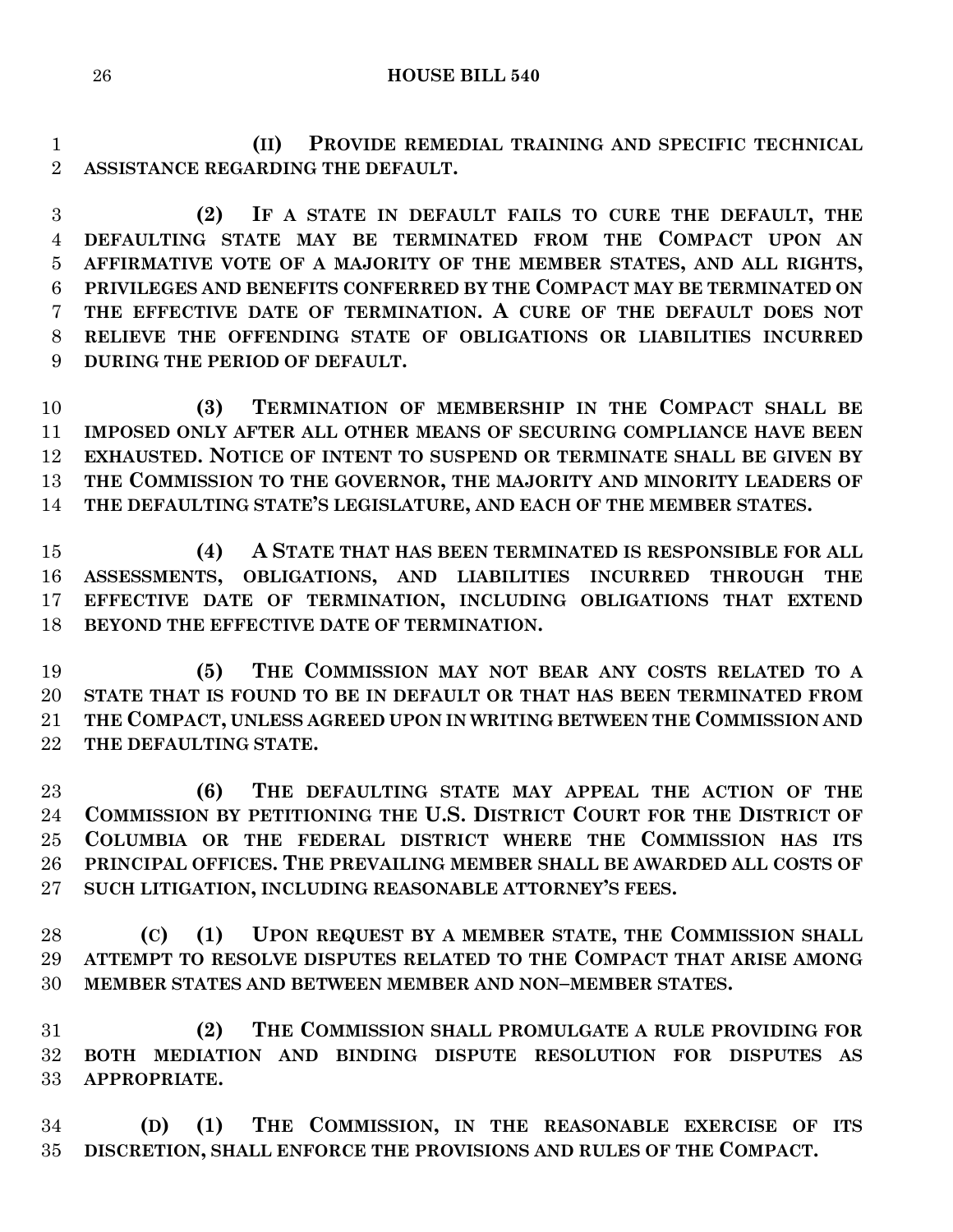**(2) BY MAJORITY VOTE, THE COMMISSION MAY INITIATE LEGAL ACTION IN THE UNITED STATES DISTRICT COURT FOR THE DISTRICT OF COLUMBIA OR THE FEDERAL DISTRICT WHERE THE COMMISSION HAS ITS PRINCIPAL OFFICES AGAINST A MEMBER STATE IN DEFAULT TO ENFORCE COMPLIANCE WITH THE PROVISIONS OF THE COMPACT AND ITS PROMULGATED RULES AND BYLAWS. THE RELIEF SOUGHT MAY INCLUDE BOTH INJUNCTIVE RELIEF AND DAMAGES. IN THE EVENT JUDICIAL ENFORCEMENT IS NECESSARY, THE PREVAILING MEMBER SHALL BE AWARDED ALL COSTS OF SUCH LITIGATION, INCLUDING REASONABLE ATTORNEY'S FEES.**

 **(3) THE REMEDIES HEREIN ARE NOT THE EXCLUSIVE REMEDIES OF THE COMMISSION. THE COMMISSION MAY PURSUE ANY OTHER REMEDIES AVAILABLE UNDER FEDERAL OR STATE LAW.**

 **SECTION 12. DATE OF IMPLEMENTATION OF THE INTERSTATE COMMISSION FOR OCCUPATIONAL THERAPY PRACTICE AND ASSOCIATED RULES, WITHDRAWAL, AND AMENDMENT.**

 **(A) THE COMPACT SHALL COME INTO EFFECT ON THE DATE ON WHICH THE COMPACT STATUTE IS ENACTED INTO LAW IN THE TENTH MEMBER STATE. THE PROVISIONS, WHICH BECOME EFFECTIVE AT THAT TIME, SHALL BE LIMITED TO THE POWERS GRANTED TO THE COMMISSION RELATING TO ASSEMBLY AND THE PROMULGATION OF RULES. THEREAFTER, THE COMMISSION SHALL MEET AND EXERCISE RULEMAKING POWERS NECESSARY TO THE IMPLEMENTATION AND ADMINISTRATION OF THE COMPACT.**

 **(B) ANY STATE THAT JOINS THE COMPACT SUBSEQUENT TO THE COMMISSION'S INITIAL ADOPTION OF THE RULES SHALL BE SUBJECT TO THE RULES AS THEY EXIST ON THE DATE ON WHICH THE COMPACT BECOMES LAW IN THAT STATE. ANY RULE THAT HAS BEEN PREVIOUSLY ADOPTED BY THE COMMISSION SHALL HAVE THE FULL FORCE AND EFFECT OF LAW ON THE DAY THE COMPACT BECOMES LAW IN THAT STATE.**

 **(C) (1) ANY MEMBER STATE MAY WITHDRAW FROM THE COMPACT BY ENACTING A STATUTE REPEALING THE COMPACT.**

 **(2) A MEMBER STATE'S WITHDRAWAL SHALL NOT TAKE EFFECT UNTIL SIX MONTHS AFTER ENACTMENT OF THE REPEALING STATUTE.**

 **(3) WITHDRAWAL SHALL NOT AFFECT THE CONTINUING REQUIREMENT OF THE WITHDRAWING STATE'S LICENSING BOARD TO COMPLY WITH THE INVESTIGATIVE AND ADVERSE ACTION REPORTING REQUIREMENTS OF THIS ACT PRIOR TO THE EFFECTIVE DATE OF WITHDRAWAL.**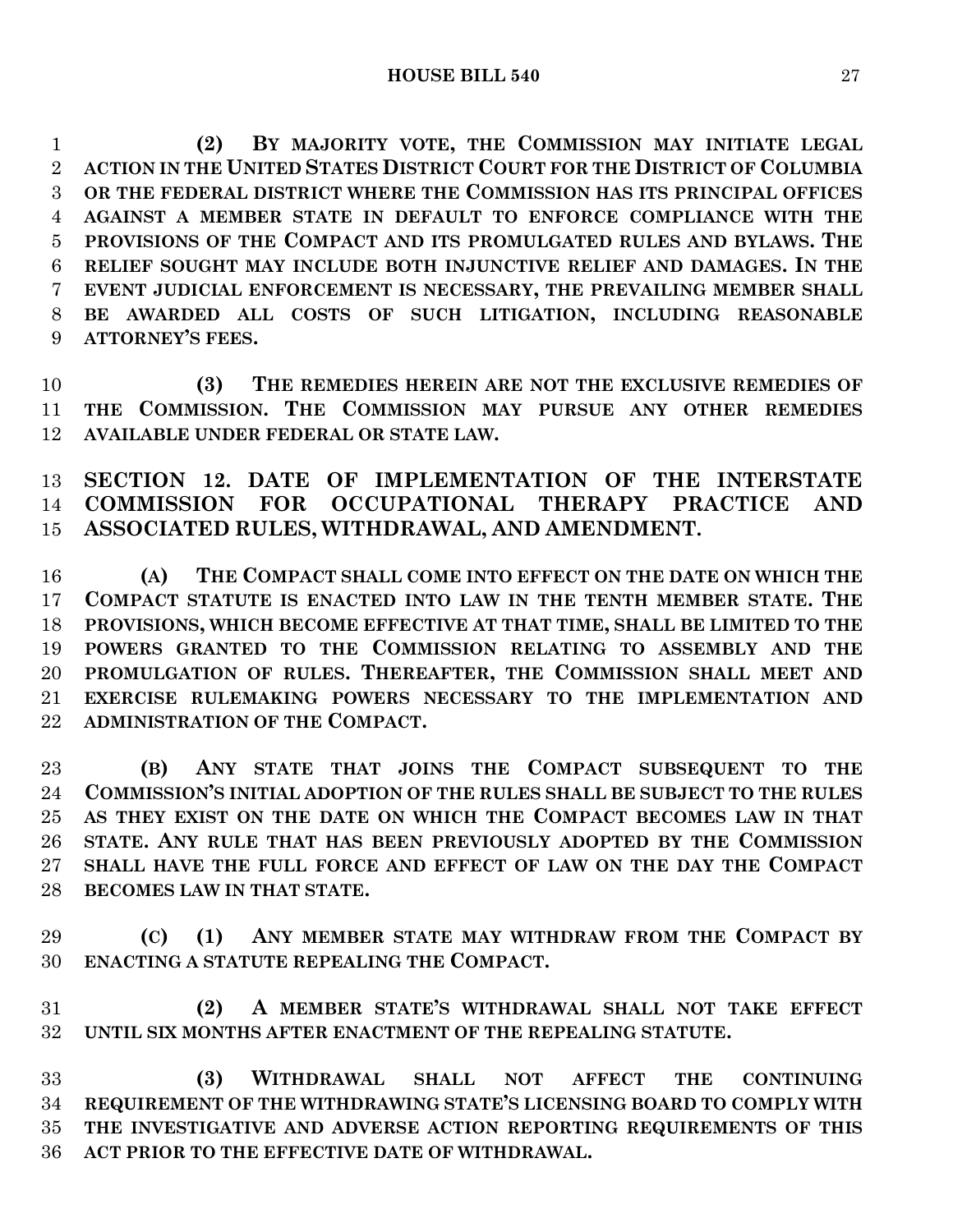**(D) NOTHING CONTAINED IN THE COMPACT SHALL BE CONSTRUED TO INVALIDATE OR PREVENT ANY OCCUPATIONAL THERAPY LICENSURE AGREEMENT OR OTHER COOPERATIVE ARRANGEMENT BETWEEN A MEMBER STATE AND A NON–MEMBER STATE THAT DOES NOT CONFLICT WITH THE PROVISIONS OF THE COMPACT.**

 **(E) THE COMPACT MAY BE AMENDED BY THE MEMBER STATES. NO AMENDMENT TO THE COMPACT SHALL BECOME EFFECTIVE AND BINDING UPON ANY MEMBER STATE UNTIL IT IS ENACTED INTO THE LAWS OF ALL MEMBER STATES.**

## **SECTION 13. CONSTRUCTION AND SEVERABILITY.**

 **THE COMPACT SHALL BE LIBERALLY CONSTRUED SO AS TO EFFECTUATE THE PURPOSES THEREOF. THE PROVISIONS OF THE COMPACT SHALL BE SEVERABLE AND IF ANY PHRASE, CLAUSE, SENTENCE OR PROVISION OF THIS COMPACT IS DECLARED TO BE CONTRARY TO THE CONSTITUTION OF ANY MEMBER STATE OR OF THE UNITED STATES OR THE APPLICABILITY THEREOF TO ANY GOVERNMENT, AGENCY, PERSON, OR CIRCUMSTANCE IS HELD INVALID, THE VALIDITY OF THE REMAINDER OF THE COMPACT AND THE APPLICABILITY THEREOF TO ANY GOVERNMENT, AGENCY, PERSON, OR CIRCUMSTANCE SHALL NOT BE AFFECTED THEREBY. IF THE COMPACT IS CONTRARY TO THE CONSTITUTION OF ANY MEMBER STATE, THE COMPACT SHALL REMAIN IN FULL FORCE AND EFFECT AS TO THE REMAINING MEMBER STATES AND IN FULL FORCE AND EFFECT AS TO THE MEMBER STATE AFFECTED AS TO ALL SEVERABLE MATTERS.**

## **SECTION 14. BINDING EFFECT OF COMPACT AND OTHER LAWS.**

 **(A) A LICENSEE PROVIDING OCCUPATIONAL THERAPY IN A REMOTE STATE UNDER THE COMPACT PRIVILEGE SHALL FUNCTION WITHIN THE LAWS AND REGULATIONS OF THE REMOTE STATE.**

 **(B) NOTHING HEREIN PREVENTS THE ENFORCEMENT OF ANY OTHER LAW OF A MEMBER STATE THAT IS NOT INCONSISTENT WITH THE COMPACT.**

 **(C) ANY LAWS IN A MEMBER STATE IN CONFLICT WITH THE COMPACT ARE SUPERSEDED TO THE EXTENT OF THE CONFLICT.**

 **(D) ANY LAWFUL ACTIONS OF THE COMMISSION, INCLUDING ALL RULES AND BYLAWS PROMULGATED BY THE COMMISSION, ARE BINDING UPON THE MEMBER STATES.**

 **(E) ALL AGREEMENTS BETWEEN THE COMMISSION AND THE MEMBER STATES ARE BINDING IN ACCORDANCE WITH THEIR TERMS.**